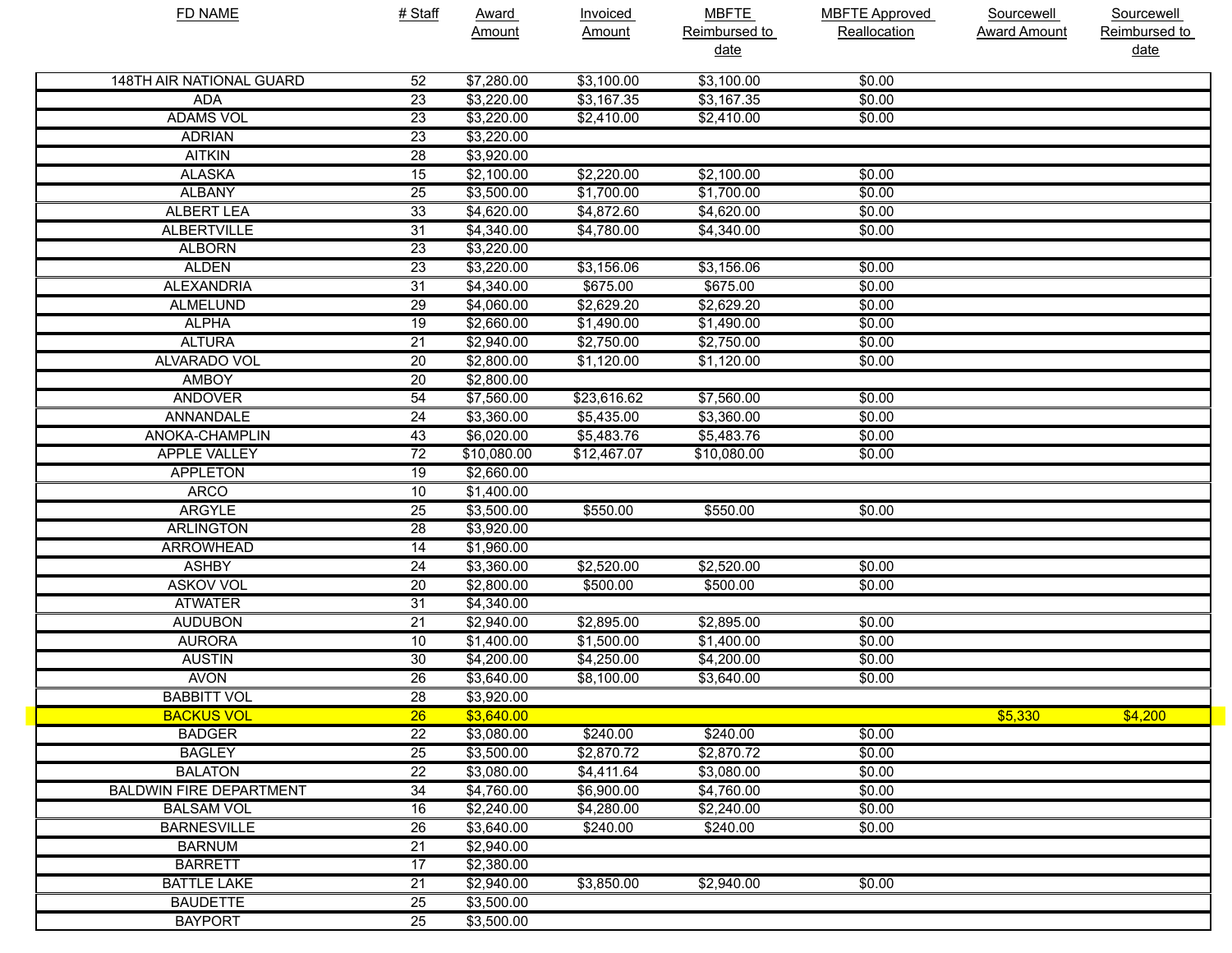| FD NAME                         | # Staff         | <b>Award</b>       | Invoiced    | <b>MBFTE</b>  | <b>MBFTE Approved</b> | Sourcewell          | Sourcewell    |
|---------------------------------|-----------------|--------------------|-------------|---------------|-----------------------|---------------------|---------------|
|                                 |                 | Amount             | Amount      | Reimbursed to | Reallocation          | <b>Award Amount</b> | Reimbursed to |
|                                 |                 |                    |             | <u>date</u>   |                       |                     | date          |
| <b>BEARDSLEY</b>                | 20              | \$2,800.00         |             |               |                       |                     |               |
| <b>BEARVILLE TWP</b>            | 11              | \$1,540.00         |             |               |                       |                     |               |
| <b>BEAVER CREEK</b>             | 17              | \$2,380.00         |             |               |                       |                     |               |
| <b>BECKER VOL</b>               | $\overline{34}$ | \$4,760.00         | \$300.00    | \$300.00      | \$0.00                |                     |               |
| <b>BELGRADE</b>                 | $\overline{26}$ | \$3,640.00         |             |               |                       |                     |               |
| <b>BELLE PLAINE</b>             | $\overline{28}$ | \$3,920.00         |             |               |                       |                     |               |
| <b>BELLINGHAM</b>               | $\overline{20}$ | \$2,800.00         | \$685.00    | \$685.00      | \$0.00                |                     |               |
| <b>BELTRAMI</b>                 | $\overline{24}$ | \$3,360.00         | \$3,600.00  | \$3,360.00    | \$0.00                |                     |               |
| <b>BELVIEW</b>                  | $\overline{20}$ | \$2,800.00         | \$2,420.00  | \$2,420.00    | \$0.00                |                     |               |
| <b>BEMIDJI</b>                  | 57              | \$7,980.00         | \$19,570.00 | \$7,980.00    | \$0.00                |                     |               |
| <b>BENSON</b>                   | 35              | \$4,900.00         |             |               |                       |                     |               |
| <b>BERTHA</b>                   | 14              | \$1,960.00         | \$3,000.00  | \$1,960.00    | \$0.00                | \$2,870             | \$3,000       |
| <b>BETHEL</b>                   | 8               | \$1,120.00         |             |               |                       |                     |               |
| <b>BIG FALLS</b>                | $\overline{13}$ | \$1,820.00         | \$285.00    | \$285.00      | \$0.00                |                     |               |
| <b>BIG LAKE</b>                 | $\overline{34}$ | \$4,760.00         | \$5,420.00  | \$4,760.00    | \$0.00                |                     |               |
| <b>BIGELOW</b>                  | $\overline{22}$ | \$3,080.00         |             |               |                       |                     |               |
| <b>BIGFORK VOL</b>              | $\overline{21}$ | \$2,940.00         | \$5,035.00  | \$2,940.00    | \$0.00                |                     |               |
| <b>BIRCHDALE RURAL</b>          | 10              | \$1,400.00         |             |               |                       |                     |               |
| <b>BIRD ISLAND</b>              | $\overline{22}$ | \$3,080.00         | \$3,491.50  | \$3,080.00    | \$0.00                |                     |               |
| <b>BIWABIK TWP VOL</b>          | $\overline{19}$ | \$2,660.00         |             |               |                       |                     |               |
| <b>BIWABIK VOL</b>              | $\overline{23}$ | \$3,220.00         | \$1,490.00  | \$1,490.00    | \$0.00                |                     |               |
| <b>BLACKDUCK</b>                | $\overline{20}$ | \$2,800.00         |             |               |                       |                     |               |
| <b>BLACKHOOF</b>                | $\overline{20}$ | \$2,800.00         | \$2,650.06  | \$2,650.06    | \$0.00                |                     |               |
| <b>BLOMKEST</b>                 | 10              | \$1,400.00         |             |               |                       |                     |               |
| <b>BLOOMING PRAIRIE</b>         | $\overline{28}$ | \$3,920.00         | \$4,237.52  | \$3,920.00    | \$0.00                |                     |               |
| <b>BLOOMINGTON</b>              | 111             | \$15,540.00        |             |               |                       |                     |               |
| <b>BLUE EARTH</b>               | $\overline{30}$ | \$4,200.00         | \$5,150.00  | \$4,200.00    | \$0.00                |                     |               |
| <b>BLUFFTON</b>                 | $\overline{14}$ | \$1,960.00         |             |               |                       |                     |               |
| <b>BOIS FORTE VOL</b>           | $\overline{12}$ | \$1,680.00         |             |               |                       |                     |               |
| <b>BOWLUS</b>                   | $\overline{21}$ | \$2,940.00         |             |               |                       | \$4,305             | \$2,747       |
| <b>BOYD</b>                     | $\overline{20}$ | \$2,800.00         |             |               |                       |                     |               |
| <b>BRAHAM</b>                   | 16              | \$2,240.00         |             |               |                       |                     |               |
| <b>BRAINERD CITY</b>            | 38              | \$5,320.00         | \$13.666.80 | \$5,320.00    | \$0.00                | \$7,790             | \$7,790       |
| <b>BRAINERD LAKES REG AIRPT</b> | 6               | \$840.00           |             |               |                       | \$1,230             |               |
| <b>BRANDON</b>                  | $\overline{22}$ | \$3,080.00         |             |               |                       |                     |               |
| <b>BRECKENRIDGE</b>             | $\overline{25}$ | \$3,500.00         | \$1,770.00  | \$1,770.00    | \$0.00                |                     |               |
| <b>BREITUNG</b>                 | 17              | \$2,380.00         | \$520.00    | \$520.00      | \$0.00                |                     |               |
| <b>BREWSTER</b>                 | $\overline{21}$ | \$2,940.00         | \$3,693.25  | \$2,940.00    | \$0.00                |                     |               |
| <b>BRICELYN</b>                 | $\overline{22}$ | \$3,080.00         |             |               |                       |                     |               |
| <b>BRIMSON AREA VOL</b>         | 16              | $\sqrt{$2,240.00}$ |             |               |                       |                     |               |
| <b>BROOK PARK</b>               | 19              | \$2,660.00         | \$585.00    | \$585.00      | \$0.00                |                     |               |
| <b>BROOKLYN CENTER</b>          | 33              | \$4,620.00         |             |               |                       |                     |               |
| <b>BROOKLYN PARK</b>            | 43              | \$6,020.00         |             |               |                       |                     |               |
| <b>BROOTEN</b>                  | $\overline{21}$ | \$2,940.00         | \$5,600.00  | \$2,940.00    | \$0.00                |                     |               |
| <b>BROWERVILLE</b>              | $\overline{23}$ | \$3,220.00         |             |               |                       | \$4,715             | \$4,655       |
| <b>BROWNS VALLEY</b>            | 20              | \$2,800.00         |             |               |                       |                     |               |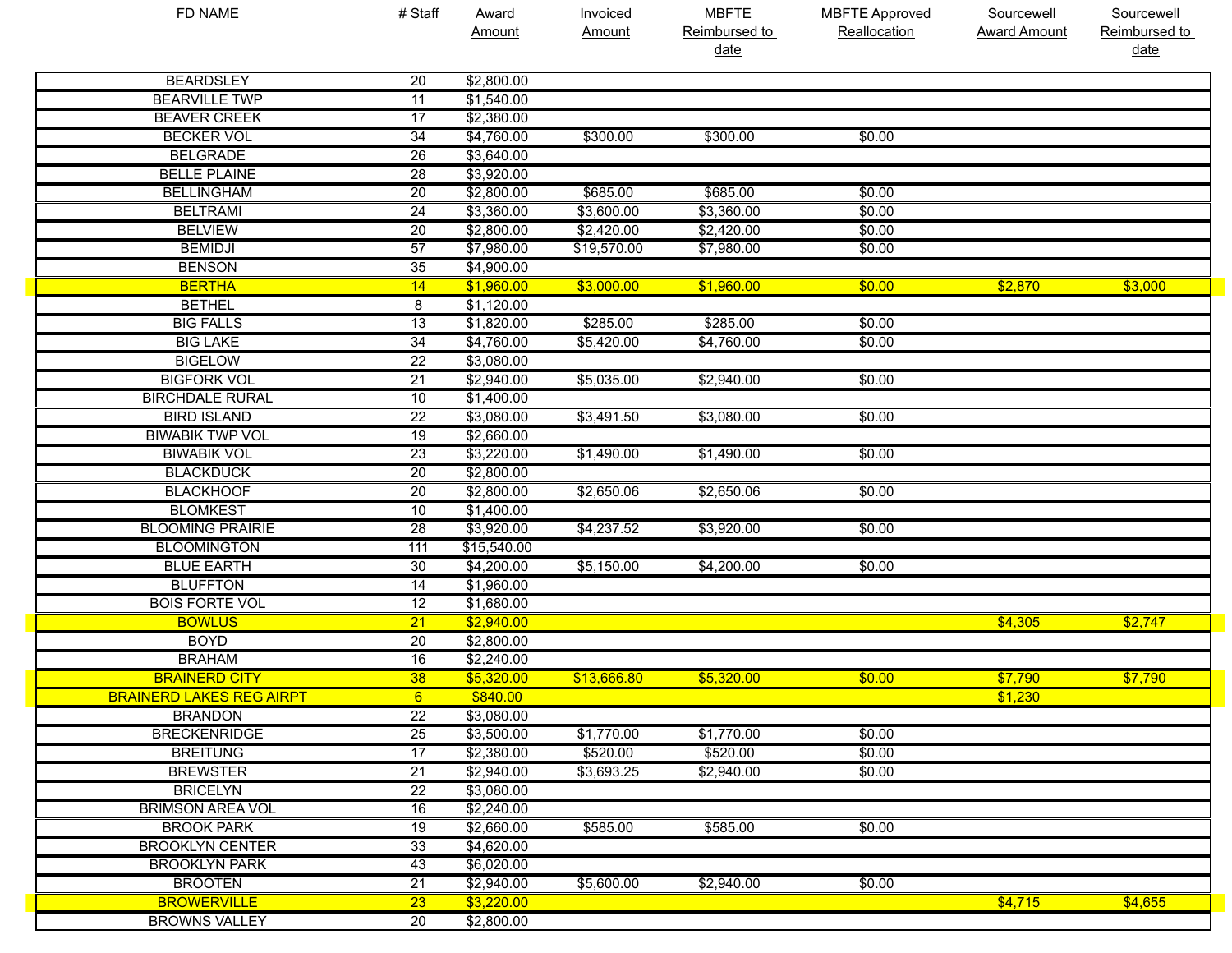| <b>FD NAME</b>                      | # Staff         | <b>Award</b> | <b>Invoiced</b> | <b>MBFTE</b>  | <b>MBFTE Approved</b> | <b>Sourcewell</b>   | <b>Sourcewell</b> |
|-------------------------------------|-----------------|--------------|-----------------|---------------|-----------------------|---------------------|-------------------|
|                                     |                 | Amount       | Amount          | Reimbursed to | Reallocation          | <b>Award Amount</b> | Reimbursed to     |
|                                     |                 |              |                 | <u>date</u>   |                       |                     | date              |
| <b>BROWNSDALE</b>                   | 18              | \$2,520.00   | \$1,370.00      | \$1,370.00    | \$0.00                |                     |                   |
| <b>BROWNSVILLE</b>                  | 16              | \$2,240.00   |                 |               |                       |                     |                   |
| <b>BROWNTON VOL</b>                 | 29              | \$4,060.00   | \$2,114.55      | \$2,114.55    | \$0.00                |                     |                   |
| <b>BRUNO</b>                        | 16              | \$2,240.00   | \$3,720.00      | \$2,240.00    | \$0.00                |                     |                   |
| <b>BUFFALO</b>                      | 31              | \$4,340.00   | \$505.00        | \$505.00      | \$0.00                |                     |                   |
| <b>BUFFALO LAKE</b>                 | 25              | \$3,500.00   |                 |               |                       |                     |                   |
| <b>BUHL VOL</b>                     | 14              | \$1,960.00   | \$240.00        | \$240.00      | \$0.00                |                     |                   |
| <b>BURNSVILLE</b>                   | 46              | \$6,440.00   |                 |               |                       |                     |                   |
| <b>BUTTERFIELD</b>                  | 19              | \$2,660.00   | \$2,988.40      | \$2,660.00    | \$0.00                |                     |                   |
| BUYCK COMMUNITY FIRE PROTECTION INC | 14              | \$1,960.00   |                 |               |                       |                     |                   |
| <b>BYRON</b>                        | 30              | \$4,200.00   | \$2,660.00      | \$2,660.00    | \$0.00                |                     |                   |
| <b>CALEDONIA</b>                    | 30              | \$4,200.00   | \$4,510.00      | \$4,200.00    | \$0.00                |                     |                   |
| <b>CALLAWAY</b>                     | 21              | \$2,940.00   | \$2,300.00      | \$2,300.00    | \$0.00                |                     |                   |
| <b>CAMBRIDGE</b>                    | 31              | \$4,340.00   | \$4,505.00      | \$4,340.00    | \$0.00                |                     |                   |
| <b>CAMP RIPLEY</b>                  | 19              | \$2,660.00   | \$1,605.00      | \$1,605.00    | \$0.00                | \$3,895             | \$3,895           |
| <b>CAMPBELL</b>                     | 10              | \$1,400.00   |                 |               |                       |                     |                   |
| <b>CANBY</b>                        | 25              | \$3,500.00   | \$2,456.80      | \$2,456.80    | \$0.00                |                     |                   |
| <b>CANNON FALLS</b>                 | 30              | \$4,200.00   |                 |               |                       |                     |                   |
| <b>CANOSIA VOL</b>                  | 21              | \$2,940.00   | \$2,952.87      | \$2,940.00    | \$0.00                |                     |                   |
| <b>CANTON</b>                       | 20              | \$2,800.00   |                 |               |                       |                     |                   |
| CARLOS                              | 10              | \$1,400.00   | \$1,400.00      | \$1,400.00    | \$0.00                |                     |                   |
| <b>CARLTON VOL</b>                  | 23              | \$3,220.00   | \$7,242.53      | \$3,220.00    | \$0.00                |                     |                   |
| <b>CARSONVILLE VOL</b>              | 24              | \$3,360.00   | \$4,055.00      | \$3,360.00    | \$0.00                |                     |                   |
| <b>CARVER</b>                       | 29              | \$4,060.00   | \$15,597.24     | \$4,060.00    | \$0.00                |                     |                   |
| <b>CASS LAKE</b>                    | $\overline{21}$ | \$2,940.00   | \$1,524.84      | \$1,524.84    | \$0.00                | \$4,305             | \$4,305           |
| <b>CENTENNIAL</b>                   | 35              | \$4,900.00   |                 |               |                       |                     |                   |
| <b>CENTER CITY</b>                  | $\overline{17}$ | \$2,380.00   |                 |               |                       |                     |                   |
| <b>CENTRAL LAKES VOL</b>            | 20              | \$2,800.00   | \$2,800.00      | \$2,800.00    | \$0.00                |                     |                   |
| <b>CEYLON</b>                       | 19              | \$2,660.00   |                 |               |                       |                     |                   |
| <b>CHAIN OF LAKES FIRE RESCUE</b>   | 26              | \$3,640.00   | \$2,200.00      | \$2,200.00    | \$0.00                |                     |                   |
| <b>CHANDLER</b>                     | 17              | \$2,380.00   |                 |               |                       |                     |                   |
| <b>CHANHASSEN</b>                   | 43              | \$6,020.00   | \$21,557.50     | \$6,020.00    | \$0.00                |                     |                   |
| <b>CHASKA</b>                       | 45              | \$6,300.00   | \$945.00        | \$945.00      | \$0.00                |                     |                   |
| <b>CHATFIELD</b>                    | $\overline{26}$ | \$3,640.00   |                 |               |                       |                     |                   |
| <b>CHERRY TWP</b>                   | 19              | \$2,660.00   |                 |               |                       |                     |                   |
| <b>CHISAGO CITY</b>                 | 22              | \$3,080.00   | \$650.00        | \$650.00      | \$0.00                |                     |                   |
| <b>CHISHOLM</b>                     | 24              | \$3,360.00   |                 |               |                       |                     |                   |
| <b>CHOKIO</b>                       | 22              | \$3,080.00   | \$2,944.40      | \$2,944.40    | \$0.00                |                     |                   |
| <b>CLARA CITY</b>                   | 22              | \$3,080.00   | \$2,153.26      | \$2,153.26    | \$0.00                |                     |                   |
| <b>CLAREMONT</b>                    | 20              | \$2,800.00   | \$480.00        | \$480.00      | \$0.00                |                     |                   |
| <b>CLARISSA</b>                     | 20              | \$2,800.00   | \$1,140.00      | \$1,140.00    | \$0.00                | \$4,100             | \$4,100           |
| <b>CLARKFIELD</b>                   | 23              | \$3,220.00   | \$3,125.00      | \$3,125.00    | \$0.00                |                     |                   |
| <b>CLARKS GROVE VOL</b>             | 24              | \$3,360.00   | \$1,100.00      | \$1,100.00    | \$0.00                |                     |                   |
| <b>CLEAR LAKE</b>                   | 27              | \$3,780.00   | \$2,725.00      | \$2,725.00    | \$0.00                |                     |                   |
| <b>CLEARBROOK</b>                   | 20              | \$2,800.00   | \$420.00        | \$420.00      | \$0.00                |                     |                   |
| <b>CLEARWATER</b>                   | 21              | \$2,940.00   | \$2,900.00      | \$2,900.00    | \$0.00                |                     |                   |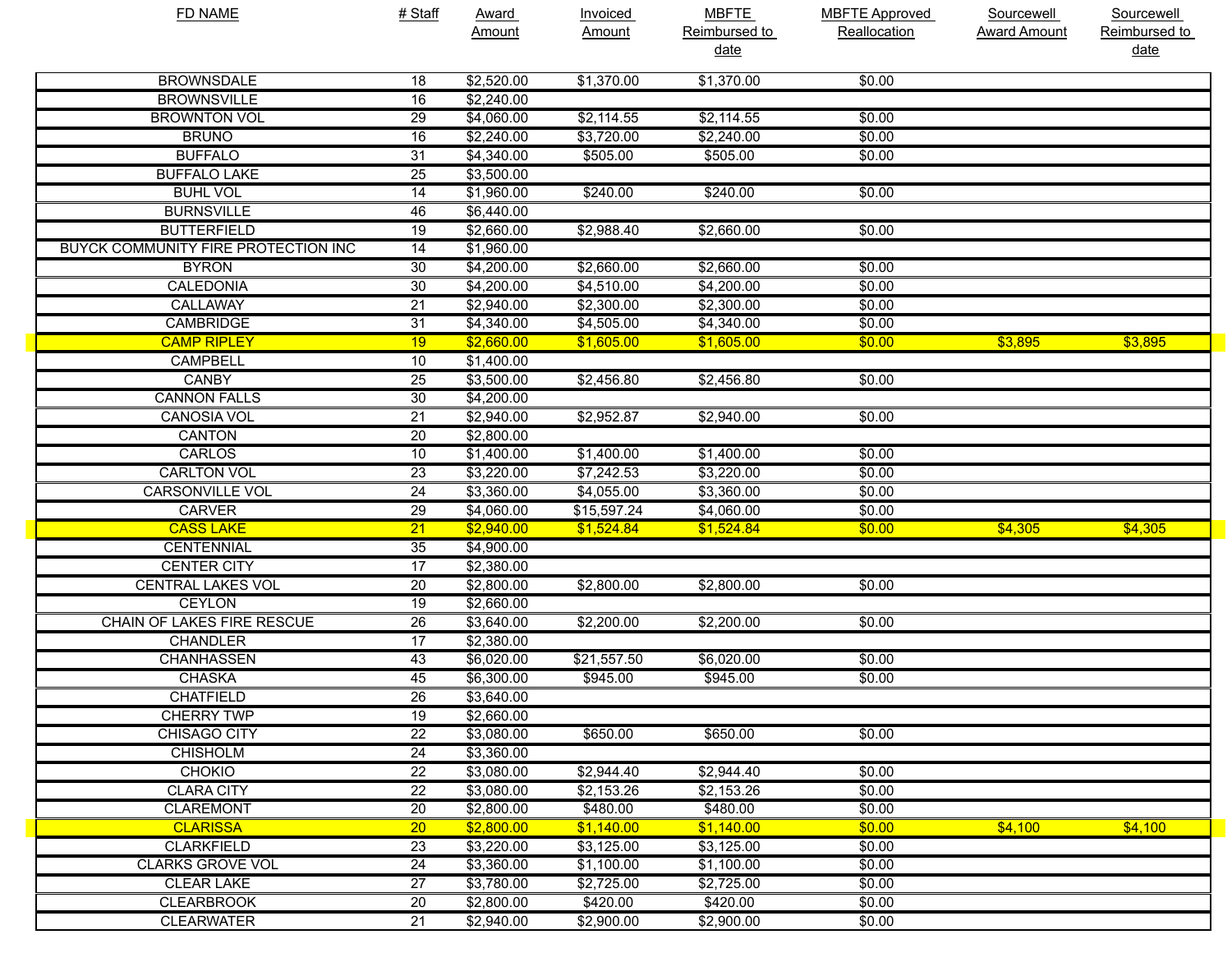| <b>FD NAME</b>                    | # Staff         | Award<br>Amount | <b>Invoiced</b><br>Amount | <b>MBFTE</b><br>Reimbursed to<br>date | <b>MBFTE Approved</b><br>Reallocation | Sourcewell<br><b>Award Amount</b> | Sourcewell<br>Reimbursed to<br>date |
|-----------------------------------|-----------------|-----------------|---------------------------|---------------------------------------|---------------------------------------|-----------------------------------|-------------------------------------|
| <b>CLEMENTS</b>                   | 18              | \$2,520.00      |                           |                                       |                                       |                                   |                                     |
| <b>CLEVELAND</b>                  | $\overline{28}$ | \$3,920.00      | \$5,723.32                | \$3,920.00                            | \$0.00                                |                                   |                                     |
| <b>CLIFTON</b>                    | $\overline{22}$ | \$3,080.00      | \$4,688.00                | \$3,080.00                            | \$0.00                                |                                   |                                     |
| <b>CLIMAX</b>                     | 10              | \$1,400.00      |                           |                                       |                                       |                                   |                                     |
| <b>CLINTON</b>                    | $\overline{22}$ | \$3,080.00      |                           |                                       |                                       |                                   |                                     |
| <b>CLINTON TWP VOL</b>            | 18              | \$2,520.00      | \$645.00                  | \$645.00                              | \$0.00                                |                                   |                                     |
| <b>CLONTARF</b>                   | 11              | \$1,540.00      |                           |                                       |                                       |                                   |                                     |
| <b>CLOQUET AREA FIRE DISTRICT</b> | 61              | \$8,540.00      | \$18,358.11               | \$8,540.00                            | \$0.00                                |                                   |                                     |
| <b>COHASSET</b>                   | $\overline{23}$ | \$3,220.00      |                           |                                       |                                       |                                   |                                     |
| <b>COKATO</b>                     | $\overline{26}$ | \$3,640.00      |                           |                                       |                                       |                                   |                                     |
| <b>COLD SPRING</b>                | $\overline{28}$ | \$3,920.00      |                           |                                       |                                       |                                   |                                     |
| <b>COLOGNE</b>                    | $\overline{29}$ | \$4,060.00      |                           |                                       |                                       |                                   |                                     |
| <b>COLUMBIA HEIGHTS</b>           | $\overline{37}$ | \$5,180.00      | \$8,439.95                | \$5,180.00                            | \$0.00                                |                                   |                                     |
| <b>COLVILL AREA VOL</b>           | 11              | \$1,540.00      |                           |                                       |                                       |                                   |                                     |
| <b>COLVIN TWP</b>                 | $\overline{14}$ | \$1,960.00      |                           |                                       |                                       |                                   |                                     |
| <b>COMFREY</b>                    | $\overline{24}$ | \$3,360.00      | \$2,300.00                | \$2,300.00                            | \$0.00                                |                                   |                                     |
| <b>CONGER</b>                     | $\overline{22}$ | \$3,080.00      | \$1,100.00                | \$1,100.00                            | \$0.00                                |                                   |                                     |
| <b>COOK</b>                       | $\overline{25}$ | \$3,500.00      |                           |                                       |                                       |                                   |                                     |
| <b>COON RAPIDS</b>                | 49              | \$6,860.00      | \$18,867.20               | \$6,860.00                            | \$0.00                                |                                   |                                     |
| <b>COSMOS</b>                     | $\overline{14}$ | \$1,960.00      | \$2,950.00                | \$1,960.00                            | \$0.00                                |                                   |                                     |
| <b>COTTAGE GROVE</b>              | $\overline{57}$ | \$7,980.00      | \$37,798.35               | \$7,980.00                            | \$0.00                                |                                   |                                     |
| <b>COTTON VOL</b>                 | $\overline{21}$ | \$2,940.00      |                           |                                       |                                       |                                   |                                     |
| <b>COTTONWOOD</b>                 | $\overline{23}$ | \$3,220.00      | \$2,600.00                | \$2,600.00                            | \$0.00                                |                                   |                                     |
| <b>COURTLAND</b>                  | $\overline{21}$ | \$2,940.00      | \$4,769.92                | \$2,940.00                            | \$0.00                                |                                   |                                     |
| <b>CRANE LAKE</b>                 | 19              | \$2,660.00      |                           |                                       |                                       |                                   |                                     |
| <b>CROMWELL-WRIGHT</b>            | $\overline{27}$ | \$3,780.00      |                           |                                       |                                       |                                   |                                     |
| <b>CROOKED LAKE VOL</b>           | $\overline{20}$ | \$2,800.00      | \$3,290.00                | \$2,800.00                            | \$0.00                                | \$4,100                           | \$4,100                             |
| <b>CROOKSTON</b>                  | 30              | \$4,200.00      | \$5,425.00                | \$4,200.00                            | \$0.00                                |                                   |                                     |
| <b>CROSBY VOL</b>                 | $\overline{23}$ | \$3,220.00      |                           |                                       |                                       | \$4,715                           | \$2,860                             |
| <b>CROSSLAKE</b>                  | 27              | \$3,780.00      | \$3,715.00                | \$3,715.00                            | \$0.00                                | \$5,535                           | \$5,535                             |
| <b>CULVER</b>                     | 10              | \$1,400.00      |                           |                                       |                                       |                                   |                                     |
| <b>CURRIE VOL</b>                 | $\overline{21}$ | \$2,940.00      | \$1,375.00                | \$1,375.00                            | \$0.00                                |                                   |                                     |
| <b>CUYUNA</b>                     | 19              | \$2,660.00      | \$130.00                  | \$130.00                              | \$0.00                                | \$3,895                           | \$3,895                             |
| <b>CYRUS</b>                      | $\overline{19}$ | \$2,660.00      | \$500.00                  | \$500.00                              | \$0.00                                |                                   |                                     |
| <b>DAKOTA</b>                     | 15              | \$2,100.00      |                           |                                       |                                       |                                   |                                     |
| <b>DALBO</b>                      | $\overline{21}$ | \$2,940.00      | \$4,521.24                | \$2,940.00                            | \$0.00                                |                                   |                                     |
| <b>DALTON</b>                     | $\overline{22}$ | \$3,080.00      | \$1,150.00                | \$1,150.00                            | \$0.00                                |                                   |                                     |
| <b>DANUBE</b>                     | $\overline{21}$ | \$2,940.00      | \$1,903.20                | \$1,903.20                            | \$0.00                                |                                   |                                     |
| <b>DANVERS</b>                    | $\overline{14}$ | \$1,960.00      |                           |                                       |                                       |                                   |                                     |
| <b>DARFUR</b>                     | 15              | \$2,100.00      | \$3,361.88                | \$2,100.00                            | \$0.00                                |                                   |                                     |
| <b>DASSEL</b>                     | $\overline{22}$ | \$3,080.00      | \$1,750.00                | \$1,750.00                            | \$0.00                                |                                   |                                     |
| <b>DAWSON</b>                     | $\overline{25}$ | \$3,500.00      | \$1,325.00                | \$1,325.00                            | \$0.00                                |                                   |                                     |
| <b>DAYTON</b>                     | $\overline{22}$ | \$3,080.00      | \$2,700.00                | \$2,700.00                            | \$0.00                                |                                   |                                     |
| <b>DEER CREEK</b>                 | 19              | \$2,660.00      | \$285.00                  | \$285.00                              | \$0.00                                |                                   |                                     |
| <b>DEER RIVER</b>                 | 16              | \$2,240.00      |                           |                                       |                                       |                                   |                                     |
| <b>DEERWOOD</b>                   | 25              | \$3,500.00      | \$2,575.00                | \$2,575.00                            | \$0.00                                | \$5,125                           | \$5,125                             |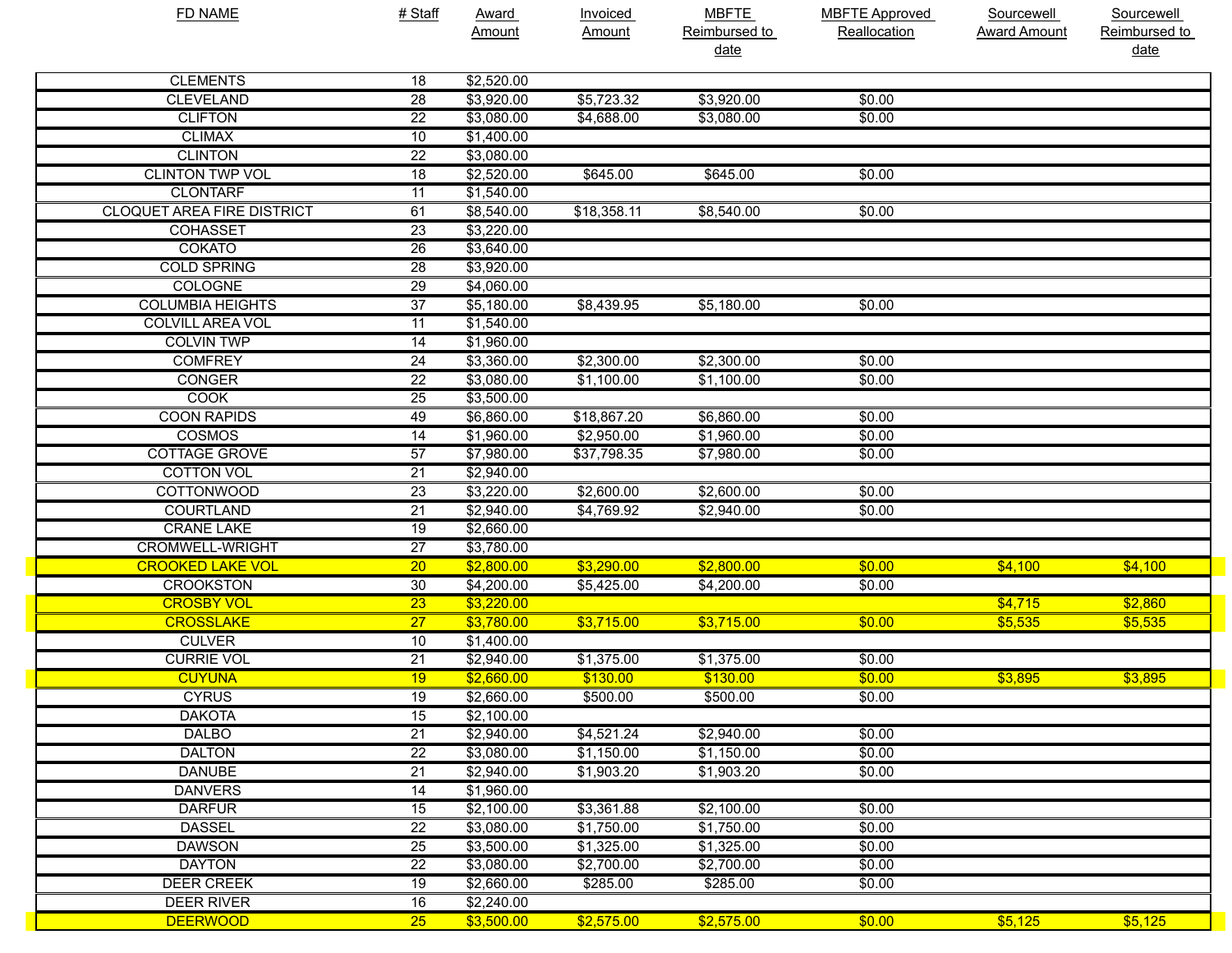| <b>FD NAME</b>                    | # Staff         | Award       | <b>Invoiced</b> | <b>MBFTE</b>  | <b>MBFTE Approved</b> | Sourcewell          | Sourcewell    |
|-----------------------------------|-----------------|-------------|-----------------|---------------|-----------------------|---------------------|---------------|
|                                   |                 | Amount      | Amount          | Reimbursed to | Reallocation          | <b>Award Amount</b> | Reimbursed to |
|                                   |                 |             |                 | <u>date</u>   |                       |                     | <u>date</u>   |
| <b>DEGRAFF</b>                    | 16              | \$2,240.00  |                 |               |                       |                     |               |
| DELANO VOL                        | 28              | \$3,920.00  | \$3,096.00      | \$3,096.00    | \$0.00                |                     |               |
| DELAVAN VOL                       | 21              | \$2,940.00  |                 |               |                       |                     |               |
| <b>DENT</b>                       | 17              | \$2,380.00  | \$500.00        | \$500.00      | \$0.00                |                     |               |
| <b>DETROIT LAKES</b>              | $\overline{25}$ | \$3,500.00  | \$4,380.00      | \$3,500.00    | \$0.00                |                     |               |
| DEXTER VOL                        | 22              | \$3,080.00  | \$2,300.00      | \$2,300.00    | \$0.00                |                     |               |
| <b>DILWORTH</b>                   | 29              | \$4,060.00  | \$900.00        | \$900.00      | \$0.00                |                     |               |
| <b>DODGE CENTER</b>               | 24              | \$3,360.00  | \$3,391.75      | \$3,360.00    | \$0.00                |                     |               |
| <b>DONNELLY</b>                   | 20              | \$2,800.00  | \$300.00        | \$300.00      | \$0.00                |                     |               |
| <b>DOVER</b>                      | 22              | \$3,080.00  | \$4,285.00      | \$3,080.00    | \$0.00                |                     |               |
| <b>DOVRAY</b>                     | $\overline{21}$ | \$2,940.00  |                 |               |                       |                     |               |
| <b>DULUTH</b>                     | 137             | \$19,180.00 | \$92,684.88     | \$19,180.00   | \$0.00                |                     |               |
| <b>DUMONT</b>                     | $\overline{21}$ | \$2,940.00  |                 |               |                       |                     |               |
| <b>DUNNELL LAKE FREMONT</b>       | 16              | \$2,240.00  | \$2,400.00      | \$2,240.00    | \$0.00                |                     |               |
| <b>DUXBURY</b>                    | 17              | \$2,380.00  | \$1,610.00      | \$1,610.00    | \$0.00                |                     |               |
| EAGAN                             | 58              | \$8,120.00  |                 |               |                       |                     |               |
| <b>EAGLE BEND</b>                 | $\overline{22}$ | \$3,080.00  | \$650.00        | \$650.00      | \$0.00                | \$4,510             | \$4,510       |
| <b>EAGLE LAKE VOL</b>             | 30              | \$4,200.00  | \$2,085.00      | \$2,085.00    | \$0.00                |                     |               |
| <b>EAGLES NEST</b>                | 15              | \$2,100.00  | \$2,860.00      | \$2,100.00    | \$0.00                |                     |               |
| <b>EAST BETHEL</b>                | $\overline{37}$ | \$5,180.00  | \$265.00        | \$265.00      | \$0.00                |                     |               |
| <b>EAST GRAND FORKS</b>           | 32              | \$4,480.00  | \$4,403.04      | \$4,403.04    | \$0.00                |                     |               |
| EAST HUBBARD CO FIRE PROTECT DIST | 10              | \$1,400.00  |                 |               |                       |                     |               |
| <b>EASTON VOL</b>                 | 18              | \$2,520.00  | \$2,769.20      | \$2,520.00    | \$0.00                |                     |               |
| <b>ECHO</b>                       | $\overline{17}$ | \$2,380.00  |                 |               |                       |                     |               |
| <b>EDEN PRAIRIE</b>               | 106             | \$14,840.00 | \$38,812.42     | \$14,840.00   | \$0.00                |                     |               |
| <b>EDEN VALLEY</b>                | 25              | \$3,500.00  |                 |               |                       |                     |               |
| <b>EDGERTON</b>                   | 24              | \$3,360.00  | \$2,675.00      | \$2,675.00    | \$0.00                |                     |               |
| <b>EDINA</b>                      | 41              | \$5,740.00  |                 |               |                       |                     |               |
| <b>EITZEN</b>                     | 25              | \$3,500.00  | \$1,100.00      | \$1,100.00    | \$0.00                |                     |               |
| <b>ELBOW LAKE</b>                 | 23              | \$3,220.00  |                 |               |                       |                     |               |
| <b>ELBOW TULABY LAKES</b>         | 15              | \$2,100.00  | \$4,350.00      | \$2,100.00    | \$0.00                |                     |               |
| <b>ELGIN</b>                      | 25              | \$3,500.00  | \$1,360.00      | \$1,360.00    | \$0.00                |                     |               |
| <b>ELIZABETH</b>                  | 22              | \$3,080.00  | \$1,085.00      | \$1,085.00    | \$0.00                |                     |               |
| <b>ELK RIVER</b>                  | 44              | \$6,160.00  | \$9,835.00      | \$6,160.00    | \$0.00                |                     |               |
| <b>ELKO NEW MARKET</b>            | $\overline{27}$ | \$3,780.00  | \$4,987.50      | \$3,780.00    | \$0.00                |                     |               |
| <b>ELLENDALE VOL</b>              | 18              | \$2,520.00  | \$1,800.00      | \$1,800.00    | \$0.00                |                     |               |
| <b>ELLSBURG VOL</b>               | 20              | \$2,800.00  |                 |               |                       |                     |               |
| <b>ELLSWORTH</b>                  | $\overline{24}$ | \$3,360.00  |                 |               |                       |                     |               |
| <b>ELMER</b>                      | 10              | \$1,400.00  |                 |               |                       |                     |               |
| <b>ELMORE</b>                     | $\overline{17}$ | \$2,380.00  | \$1,000.00      | \$1,000.00    | \$0.00                |                     |               |
| <b>ELROSA</b>                     | $\overline{24}$ | \$3,360.00  | \$2,900.00      | \$2,900.00    | \$0.00                |                     |               |
| <b>ELY</b>                        | $\overline{34}$ | \$4,760.00  | \$2,885.00      | \$2,885.00    | \$0.00                |                     |               |
| <b>ELYSIAN</b>                    | $\overline{27}$ | \$3,780.00  | \$4,850.00      | \$3,780.00    | \$0.00                |                     |               |
| <b>EMBARRASS VOL</b>              | $\overline{21}$ | \$2,940.00  |                 |               |                       |                     |               |
| <b>EMILY VOL</b>                  | 21              | \$2,940.00  |                 |               |                       | \$4,305             | \$3,700       |
| <b>EMMONS</b>                     | $\overline{18}$ | \$2,520.00  |                 |               |                       |                     |               |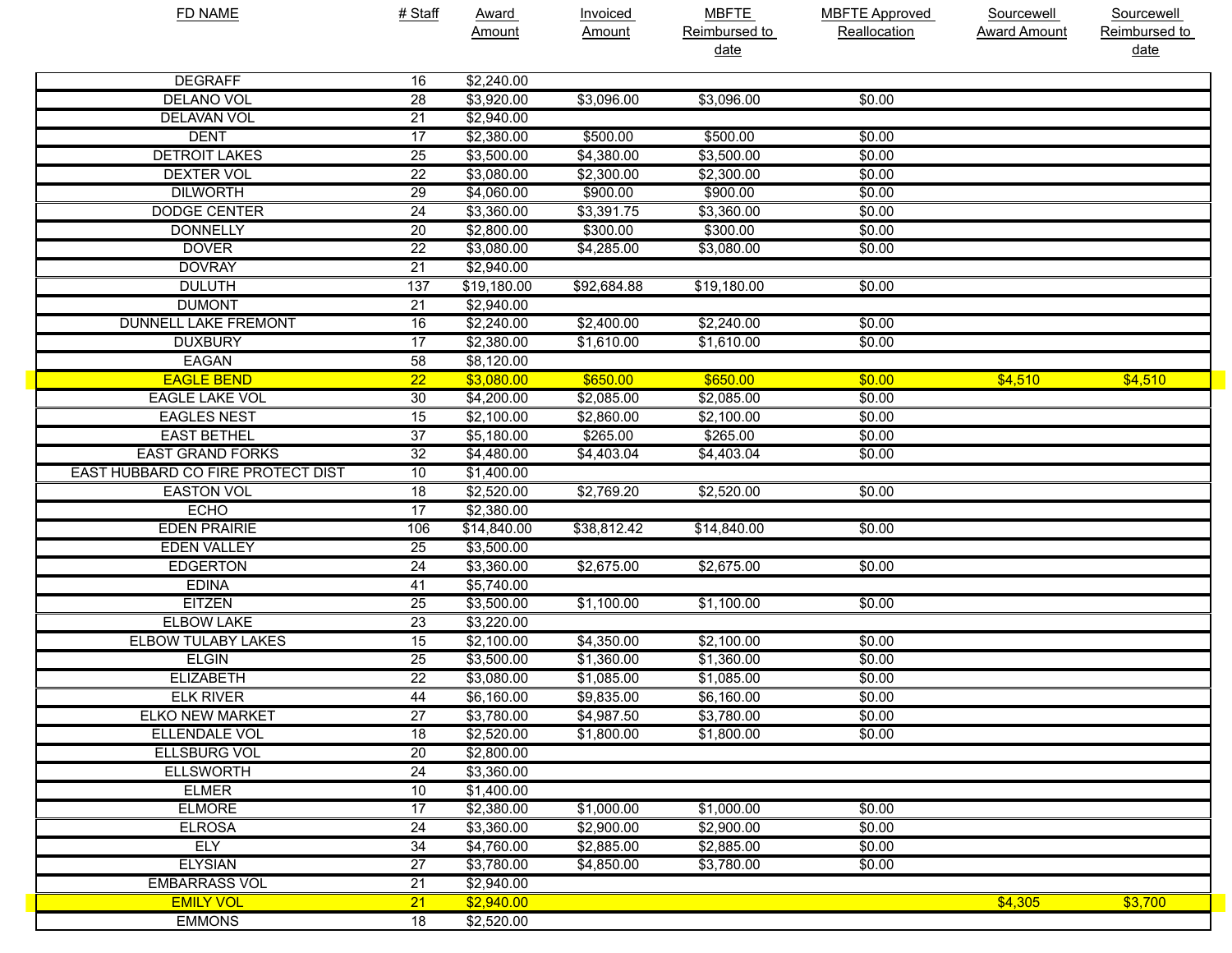| <b>FD NAME</b>          | # Staff         | <b>Award</b> | Invoiced      | <b>MBFTE</b>  | <b>MBFTE Approved</b> | Sourcewell          | Sourcewell    |
|-------------------------|-----------------|--------------|---------------|---------------|-----------------------|---------------------|---------------|
|                         |                 | Amount       | <b>Amount</b> | Reimbursed to | Reallocation          | <b>Award Amount</b> | Reimbursed to |
|                         |                 |              |               | <u>date</u>   |                       |                     | date          |
| <b>ERSKINE</b>          | 20              | \$2,800.00   | \$1,820.00    | \$1,820.00    | \$0.00                |                     |               |
| <b>ESKO-THOMSON TWP</b> | 31              | \$4,340.00   | \$1,653.13    | \$1,653.13    | \$0.00                |                     |               |
| <b>EVANSVILLE</b>       | $\overline{22}$ | \$3,080.00   |               |               |                       |                     |               |
| <b>EVELETH</b>          | $\overline{19}$ | \$2,660.00   | \$3,120.00    | \$2,660.00    | \$0.00                |                     |               |
| <b>EVERGREEN</b>        | $\overline{12}$ | \$1,680.00   |               |               |                       |                     |               |
| <b>EXCELSIOR</b>        | $\overline{39}$ | \$5,460.00   | \$2,580.00    | \$2,580.00    | \$0.00                |                     |               |
| <b>EYOTA VOL</b>        | $\overline{30}$ | \$4,200.00   | \$3,530.00    | \$3,530.00    | \$0.00                |                     |               |
| <b>FAIRFAX</b>          | $\overline{22}$ | \$3,080.00   |               |               |                       |                     |               |
| <b>FAIRMONT</b>         | $\overline{29}$ | \$4,060.00   | \$7,418.00    | \$4,060.00    | \$0.00                |                     |               |
| <b>FARIBAULT</b>        | 33              | \$4,620.00   | \$15,679.12   | \$4,620.00    | \$0.00                |                     |               |
| <b>FARMINGTON</b>       | 53              | \$7,420.00   |               |               |                       |                     |               |
| <b>FAYAL</b>            | 17              | \$2,380.00   | \$4,328.50    | \$2,380.00    | \$0.00                |                     |               |
| <b>FEDERAL DAM</b>      | 10              | \$1,400.00   |               |               |                       | \$2,050             |               |
| <b>FELTON COMMUNITY</b> | $\overline{18}$ | \$2,520.00   |               |               |                       |                     |               |
| <b>FERGUS FALLS</b>     | $\overline{38}$ | \$5,320.00   | \$5,531.25    | \$5,320.00    | \$0.00                |                     |               |
| <b>FERTILE</b>          | $\overline{25}$ | \$3,500.00   | \$509.95      | \$509.95      | \$0.00                |                     |               |
| <b>FIFTY LAKES</b>      | 10              | \$1,400.00   | \$1,550.00    | \$1,550.00    | \$0.00                | \$2,050             | \$2,050       |
| <b>FINLAND</b>          | $\overline{13}$ | \$1,820.00   |               |               |                       |                     |               |
| <b>FINLAYSON</b>        | $\overline{18}$ | \$2,520.00   | \$800.00      | \$800.00      | \$0.00                |                     |               |
| <b>FISHER</b>           | $\overline{18}$ | \$2,520.00   |               |               |                       |                     |               |
| <b>FLENSBURG</b>        | 17              | \$2,380.00   |               |               |                       | \$3,485             | \$700         |
| <b>FLOODWOOD</b>        | $\overline{22}$ | \$3,080.00   |               |               |                       |                     |               |
| <b>FOLEY</b>            | $\overline{23}$ | \$3,220.00   |               |               |                       |                     |               |
| <b>FORADA</b>           | $\overline{24}$ | \$3,360.00   | \$3,480.00    | \$3,360.00    | \$0.00                |                     |               |
| <b>FOREST LAKE</b>      | $\overline{27}$ | \$3,780.00   |               |               |                       |                     |               |
| <b>FORESTON</b>         | $\overline{15}$ | \$2,100.00   |               |               |                       |                     |               |
| <b>FOSSTON</b>          | $\overline{20}$ | \$2,800.00   | \$1,400.00    | \$1,400.00    | \$0.00                |                     |               |
| <b>FOUNTAIN</b>         | $\overline{21}$ | \$2,940.00   |               |               |                       |                     |               |
| <b>FOXHOME</b>          | $\overline{13}$ | \$1,820.00   |               |               |                       |                     |               |
| <b>FRANKLIN</b>         | $\overline{19}$ | \$2,660.00   |               |               |                       |                     |               |
| <b>FRAZEE</b>           | $\overline{25}$ | \$3,500.00   |               |               |                       |                     |               |
| <b>FREDENBERG</b>       | $\overline{20}$ | \$2,800.00   | \$8,986.72    | \$2,800.00    | \$0.00                |                     |               |
| <b>FREEBORN</b>         | 17              | \$2,380.00   | \$2,480.00    | \$2,380.00    | \$0.00                |                     |               |
| FREEPORT                | $\overline{25}$ | \$3,500.00   |               |               |                       |                     |               |
| <b>FRENCH TWP VOL</b>   | $\overline{24}$ | \$3,360.00   |               |               |                       |                     |               |
| <b>FRIDLEY</b>          | $\overline{36}$ | \$5,040.00   |               |               |                       |                     |               |
| <b>FROST</b>            | $\overline{18}$ | \$2,520.00   | \$1,740.00    | \$1,740.00    | \$0.00                |                     |               |
| <b>FULDA</b>            | $\overline{21}$ | \$2,940.00   | \$1,180.00    | \$1,180.00    | \$0.00                |                     |               |
| <b>GARFIELD</b>         | 30              | \$4,200.00   | \$6,525.00    | \$4,200.00    | \$0.00                |                     |               |
| <b>GARRISON</b>         | $\overline{24}$ | \$3,360.00   |               |               |                       | \$4,920             | \$2,412       |
| <b>GARVIN</b>           | $\overline{15}$ | \$2,100.00   | \$2,120.00    | \$2,100.00    | \$0.00                |                     |               |
| <b>GARY VOL</b>         | $\overline{20}$ | \$2,800.00   |               |               |                       |                     |               |
| <b>GAYLORD</b>          | $\overline{25}$ | \$3,500.00   | \$3,100.00    | \$3,100.00    | \$0.00                |                     |               |
| <b>GENEVA</b>           | $\overline{24}$ | \$3,360.00   |               |               |                       |                     |               |
| <b>GHENT</b>            | $\overline{20}$ | \$2,800.00   |               |               |                       |                     |               |
| <b>GIBBON</b>           | 24              | \$3,360.00   | \$5,566.80    | \$3,360.00    | \$0.00                |                     |               |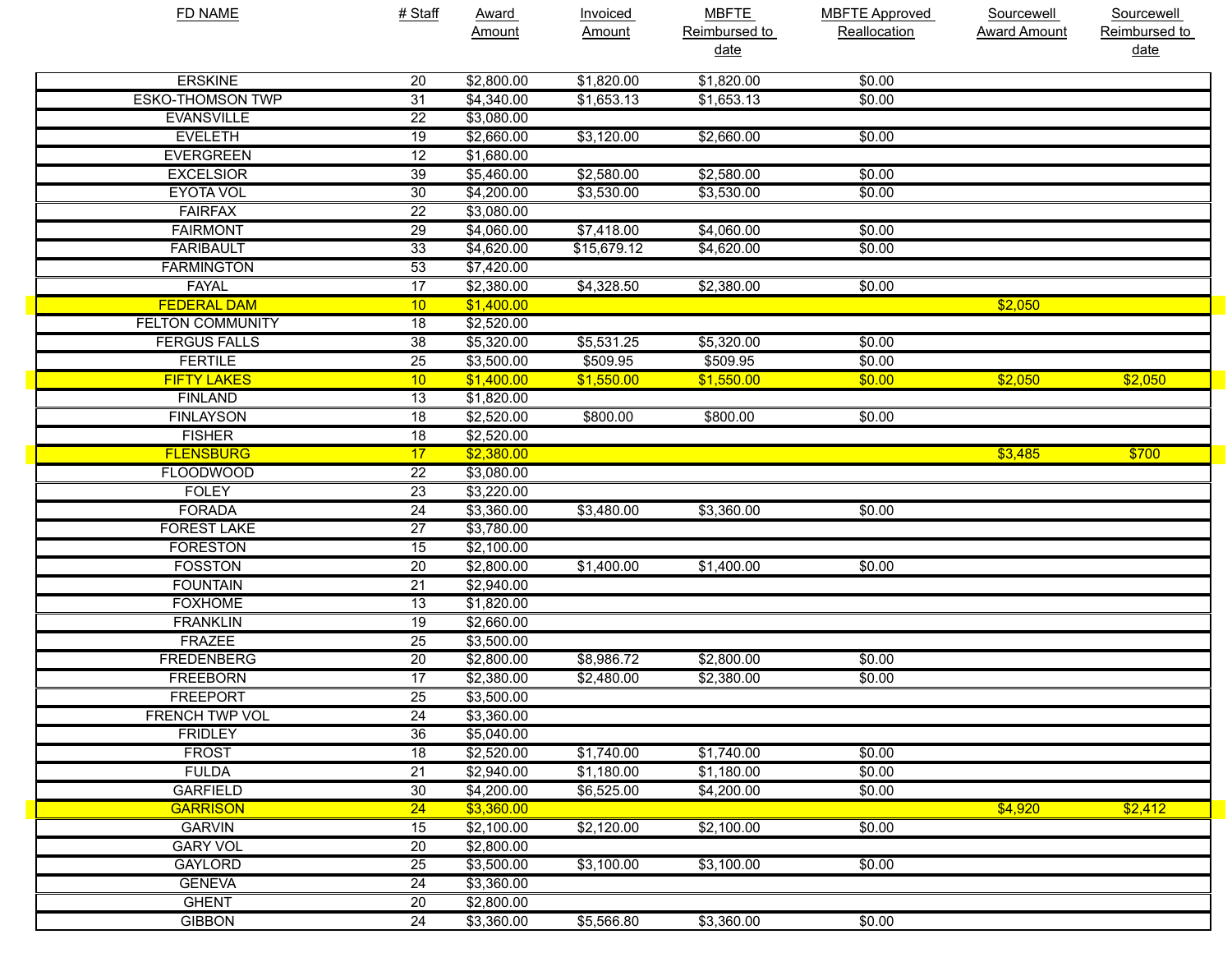| <b>FD NAME</b>            | # Staff         | Award      | <b>Invoiced</b> | <b>MBFTE</b>  | <b>MBFTE Approved</b> | Sourcewell          | Sourcewell    |
|---------------------------|-----------------|------------|-----------------|---------------|-----------------------|---------------------|---------------|
|                           |                 | Amount     | Amount          | Reimbursed to | Reallocation          | <b>Award Amount</b> | Reimbursed to |
|                           |                 |            |                 | date          |                       |                     | <u>date</u>   |
| <b>GILBERT</b>            | 21              | \$2,940.00 | \$2,990.00      | \$2,940.00    | \$0.00                |                     |               |
| <b>GLENCOE</b>            | $\overline{38}$ | \$5,320.00 | \$2,955.00      | \$2,955.00    | \$0.00                |                     |               |
| <b>GLENVILLE</b>          | 24              | \$3,360.00 |                 |               |                       |                     |               |
| <b>GLENWOOD</b>           | 29              | \$4,060.00 | \$3,955.00      | \$3,955.00    | \$0.00                |                     |               |
| <b>GLYNDON VOL</b>        | $\overline{19}$ | \$2,660.00 | \$1,365.00      | \$1,365.00    | $\sqrt{$0.00}$        |                     |               |
| <b>GNESEN VOL</b>         | 24              | \$3,360.00 |                 |               |                       |                     |               |
| <b>GOLDEN VALLEY</b>      | 52              | \$7,280.00 |                 |               |                       |                     |               |
| <b>GONVICK</b>            | 20              | \$2,800.00 | \$2,837.35      | \$2,800.00    | \$0.00                |                     |               |
| <b>GOOD THUNDER</b>       | 19              | \$2,660.00 | \$8,660.28      | \$2,660.00    | \$0.00                |                     |               |
| <b>GOODHUE</b>            | $\overline{27}$ | \$3,780.00 | \$6,340.00      | \$3,780.00    | \$0.00                |                     |               |
| <b>GOODLAND</b>           | 10              | \$1,400.00 | \$240.00        | \$240.00      | \$0.00                |                     |               |
| <b>GOODRIDGE AREA</b>     | 28              | \$3,920.00 |                 |               |                       |                     |               |
| <b>GOODVIEW</b>           | 25              | \$3,500.00 | \$240.00        | \$240.00      | \$0.00                |                     |               |
| <b>GRACEVILLE</b>         | 25              | \$3,500.00 |                 |               |                       |                     |               |
| <b>GRANADA</b>            | $\overline{14}$ | \$1,960.00 | \$1,085.00      | \$1,085.00    | \$0.00                |                     |               |
| <b>GRAND LAKE VOL</b>     | 19              | \$2,660.00 |                 |               |                       |                     |               |
| <b>GRAND MARAIS VOL</b>   | 16              | \$2,240.00 | \$290.00        | \$290.00      | \$0.00                |                     |               |
| <b>GRAND MEADOW</b>       | 22              | \$3,080.00 |                 |               |                       |                     |               |
| <b>GRAND PORTAGE</b>      | 10              | \$1,400.00 |                 |               |                       |                     |               |
| <b>GRAND RAPIDS</b>       | 30              | \$4,200.00 | \$1,693.58      | \$1,693.58    | \$0.00                |                     |               |
| <b>GRANITE FALLS</b>      | 29              | \$4,060.00 | \$2,245.00      | \$2,245.00    | \$0.00                |                     |               |
| <b>GREEN ISLE</b>         | 20              | \$2,800.00 | \$2,765.00      | \$2,765.00    | \$0.00                |                     |               |
| <b>GREENBUSH</b>          | 36              | \$5,040.00 | \$7,640.00      | \$5,040.00    | \$0.00                |                     |               |
| <b>GREENWAY</b>           | 24              | \$3,360.00 | \$420.00        | \$420.00      | \$0.00                |                     |               |
| <b>GREENWOOD TWP VOL</b>  | 21              | \$2,940.00 |                 |               |                       |                     |               |
| <b>GREY EAGLE</b>         | 19              | \$2,660.00 |                 |               |                       | \$3,895             |               |
| <b>GROVE CITY</b>         | 15              | \$2,100.00 |                 |               |                       |                     |               |
| <b>GRYGLA</b>             | $\overline{21}$ | \$2,940.00 |                 |               |                       |                     |               |
| <b>GUNFLINT TRAIL VOL</b> | 33              | \$4,620.00 | \$5,359.35      | \$4,620.00    | \$0.00                |                     |               |
| <b>HACKENSACK AREA</b>    | $\overline{26}$ | \$3,640.00 |                 |               |                       | \$5,330             |               |
| <b>HALLOCK</b>            | 28              | \$3,920.00 | \$2,698.50      | \$2,698.50    | \$0.00                |                     |               |
| <b>HALSTAD</b>            | $\overline{21}$ | \$2,940.00 | \$3,655.00      | \$2,940.00    | \$0.00                |                     |               |
| <b>HAM LAKE</b>           | 38              | \$5,320.00 | \$7,380.99      | \$5,320.00    | \$0.00                |                     |               |
| <b>HAMBURG</b>            | $\overline{21}$ | \$2,940.00 |                 |               |                       |                     |               |
| <b>HAMEL</b>              | 23              | \$3,220.00 | \$2,815.40      | \$2,815.40    | \$0.00                |                     |               |
| <b>HANCOCK</b>            | 26              | \$3,640.00 | \$4,405.00      | \$4,340.00    | \$0.00                |                     |               |
| <b>HANLEY FALLS</b>       | 24              | \$3,360.00 | \$1,025.00      | \$1,025.00    | \$0.00                |                     |               |
| <b>HANOVER</b>            | 30              | \$4,200.00 | \$4,450.00      | \$4,200.00    | \$0.00                |                     |               |
| <b>HANSKA</b>             | 22              | \$3,080.00 |                 |               |                       |                     |               |
| <b>HARDWICK</b>           | $\overline{19}$ | \$2,660.00 | \$1,830.00      | \$1,830.00    | \$0.00                |                     |               |
| <b>HARMONY</b>            | $\overline{25}$ | \$3,500.00 | \$1,100.00      | \$1,100.00    | \$0.00                |                     |               |
| <b>HARRIS</b>             | 16              | \$2,240.00 |                 |               |                       |                     |               |
| <b>HARTLAND</b>           | 16              | \$2,240.00 | \$900.00        | \$900.00      | \$0.00                |                     |               |
| <b>HASTINGS</b>           | 40              | \$5,600.00 | \$2,740.00      | \$2,740.00    | \$0.00                |                     |               |
| <b>HAWLEY</b>             | 26              | \$3,640.00 | \$3,650.00      | \$3,640.00    | \$0.00                |                     |               |
| <b>HAYFIELD</b>           | 28              | \$3,920.00 | \$1,400.00      | \$1,400.00    | \$0.00                |                     |               |
|                           |                 |            |                 |               |                       |                     |               |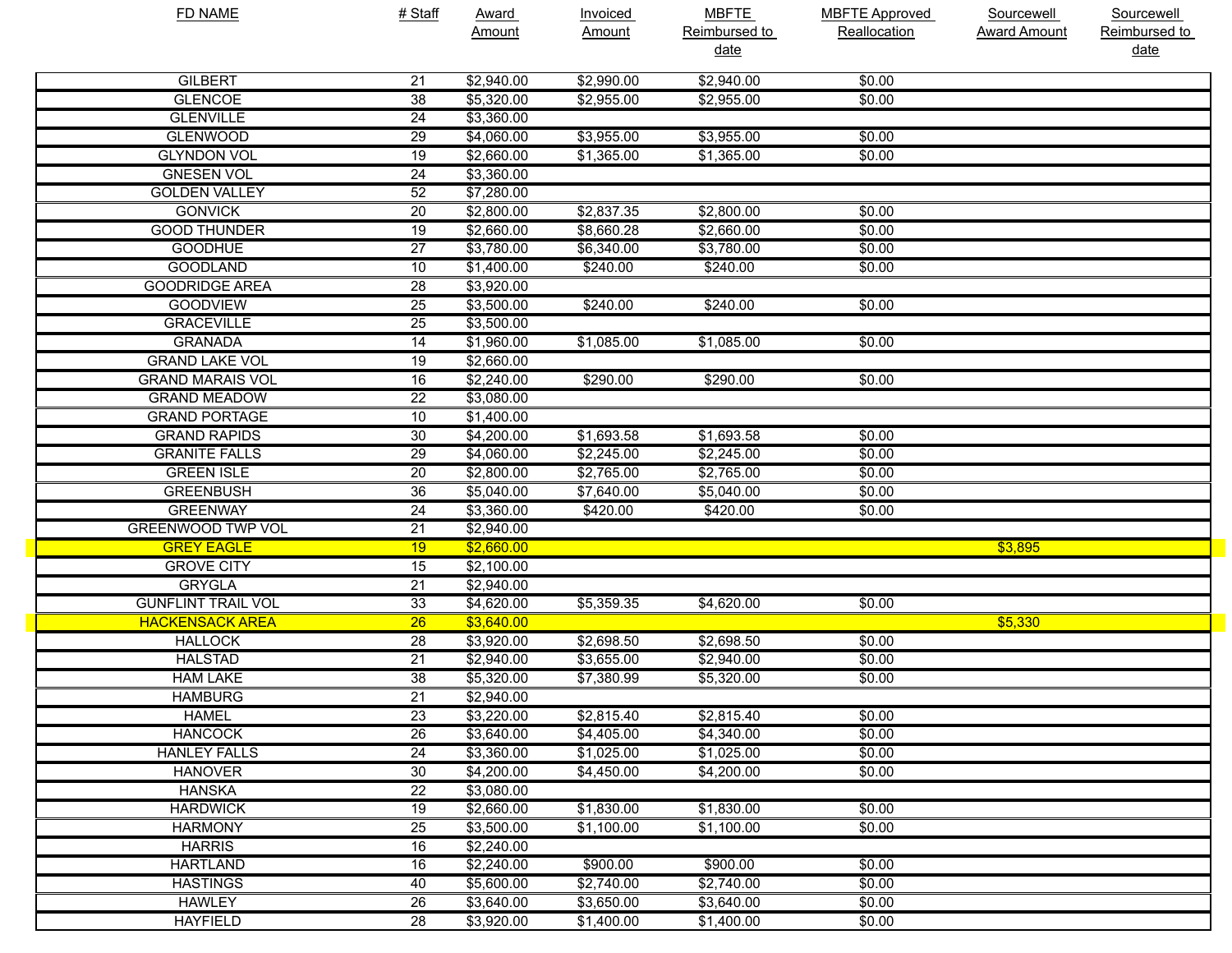| <b>FD NAME</b>                   | # Staff         | <b>Award</b> | <b>Invoiced</b> | <b>MBFTE</b>  | <b>MBFTE Approved</b> | <b>Sourcewell</b>   | Sourcewell    |
|----------------------------------|-----------------|--------------|-----------------|---------------|-----------------------|---------------------|---------------|
|                                  |                 | Amount       | Amount          | Reimbursed to | Reallocation          | <b>Award Amount</b> | Reimbursed to |
|                                  |                 |              |                 | <u>date</u>   |                       |                     | <u>date</u>   |
| <b>HAYWARD</b>                   | 23              | \$3,220.00   | \$1,875.00      | \$1,875.00    | \$0.00                |                     |               |
| <b>HECTOR</b>                    | 30              | \$4,200.00   |                 |               |                       |                     |               |
| <b>HENDERSON</b>                 | 16              | \$2,240.00   | \$2,526.08      | \$2,240.00    | \$0.00                |                     |               |
| <b>HENDRICKS</b>                 | $\overline{32}$ | \$4,480.00   |                 |               |                       |                     |               |
| <b>HENDRUM</b>                   | 16              | \$2,240.00   | \$650.00        | \$650.00      | \$0.00                |                     |               |
| <b>HENNING VOL</b>               | 26              | \$3,640.00   |                 |               |                       |                     |               |
| <b>HERMAN VOL</b>                | 25              | \$3,500.00   | \$3,275.00      | \$3,275.00    | \$0.00                |                     |               |
| <b>HERMANTOWN VOL</b>            | 28              | \$3,920.00   |                 |               |                       |                     |               |
| <b>HERON LAKE VOL</b>            | 16              | \$2,240.00   | \$1,925.00      | \$1,925.00    | \$0.00                |                     |               |
| <b>HEWITT</b>                    | 12              | \$1,680.00   |                 |               |                       | \$2,460             | \$1,650       |
| <b>HIBBING</b>                   | 38              | \$5,320.00   |                 |               |                       |                     |               |
| <b>HIBBING AIRPORT</b>           | 9               | \$1,260.00   | \$6,750.00      | \$1,260.00    | \$0.00                |                     |               |
| <b>HIDDEN VALLEY FIRE RESCUE</b> | 10              | \$1,400.00   |                 |               |                       |                     |               |
| <b>HILL CITY</b>                 | 30              | \$4,200.00   | \$3,475.00      | \$3,475.00    | \$0.00                |                     |               |
| <b>HILLS</b>                     | 16              | \$2,240.00   | \$1,750.00      | \$1,750.00    | \$0.00                |                     |               |
| <b>HINCKLEY VOL</b>              | 20              | \$2,800.00   | \$240.00        | \$240.00      | \$0.00                |                     |               |
| <b>HITTERDAL</b>                 | 18              | \$2,520.00   |                 |               |                       |                     |               |
| <b>HOFFMAN</b>                   | 24              | \$3,360.00   | \$525.00        | \$525.00      | \$0.00                |                     |               |
| <b>HOKAH VOL</b>                 | 22              | \$3,080.00   |                 |               |                       |                     |               |
| <b>HOLDINGFORD</b>               | 23              | \$3,220.00   | \$240.00        | \$240.00      | \$0.00                |                     |               |
| <b>HOLLAND</b>                   | 21              | \$2,940.00   | \$419.10        | \$419.10      | \$0.00                |                     |               |
| <b>HOLLANDALE</b>                | 20              | \$2,800.00   | \$520.00        | \$520.00      | \$0.00                |                     |               |
| <b>HOPKINS</b>                   | 30              | \$4,200.00   | \$22,400.00     | \$4,200.00    | \$0.00                |                     |               |
| <b>HOUSTON</b>                   | 24              | \$3,360.00   | \$3,170.00      | \$3,170.00    | \$0.00                |                     |               |
| <b>HOVLAND</b>                   | 16              | \$2,240.00   |                 |               |                       |                     |               |
| <b>HOWARD LAKE</b>               | $\overline{23}$ | \$3,220.00   | \$3,650.00      | \$3,220.00    | \$0.00                |                     |               |
| <b>HOYT LAKES</b>                | 16              | \$2,240.00   | \$1,370.00      | \$1,370.00    | \$0.00                |                     |               |
| <b>HUGO</b>                      | $\overline{22}$ | \$3,080.00   | \$12,490.00     | \$3,080.00    | \$0.00                |                     |               |
| <b>HUTCHINSON</b>                | 32              | \$4,480.00   |                 |               |                       |                     |               |
| <b>IDEAL TWP</b>                 | $\overline{25}$ | \$3,500.00   | \$1,810.00      | \$1,810.00    | \$0.00                | \$5,125             | \$5,125       |
| <b>INDUSTRIAL VOL</b>            | 10              | \$1,400.00   | \$480.00        | \$480.00      | \$0.00                |                     |               |
| <b>INTERNATIONAL FALLS</b>       | 26              | \$3,640.00   |                 |               |                       |                     |               |
| <b>INVER GROVE HEIGHTS</b>       | 61              | \$8,540.00   | \$2,740.00      | \$2,740.00    | \$0.00                |                     |               |
| IONA                             | 16              | \$2,240.00   | \$240.00        | \$240.00      | \$0.00                |                     |               |
| <b>IRONTON</b>                   | 20              | \$2,800.00   | \$1,400.00      | \$1,400.00    | \$0.00                | \$4,100             | \$4,100       |
| <b>ISANTI VOL</b>                | 31              | \$4,340.00   | \$4,373.00      | \$4,340.00    | \$0.00                |                     |               |
| <b>ISLE</b>                      | 25              | \$3,500.00   | \$2,139.25      | \$2,139.25    | \$0.00                |                     |               |
| <b>ITASCA TWP VOL</b>            | 10              | \$1,400.00   |                 |               |                       |                     |               |
| <b>IVANHOE</b>                   | 29              | \$4,060.00   | \$840.00        | \$840.00      | \$0.00                |                     |               |
| <b>JACKSON</b>                   | 29              | \$4,060.00   | \$4,060.00      | \$4,060.00    | \$0.00                |                     |               |
| <b>JACOBSON</b>                  | 13              | \$1,820.00   | \$1,615.00      | \$1,615.00    | \$0.00                |                     |               |
| <b>JANESVILLE</b>                | 24              | \$3,360.00   | \$3,495.00      | \$3,360.00    | \$0.00                |                     |               |
| <b>JASPER</b>                    | 20              | \$2,800.00   |                 |               |                       |                     |               |
| <b>JEFFERS</b>                   | 19              | \$2,660.00   | \$920.00        | \$920.00      | \$0.00                |                     |               |
| <b>JORDAN</b>                    | 31              | \$4,340.00   | \$14,045.08     | \$4,340.00    | \$0.00                |                     |               |
| <b>KABETOGAMA</b>                | 10              | \$1,400.00   |                 |               |                       |                     |               |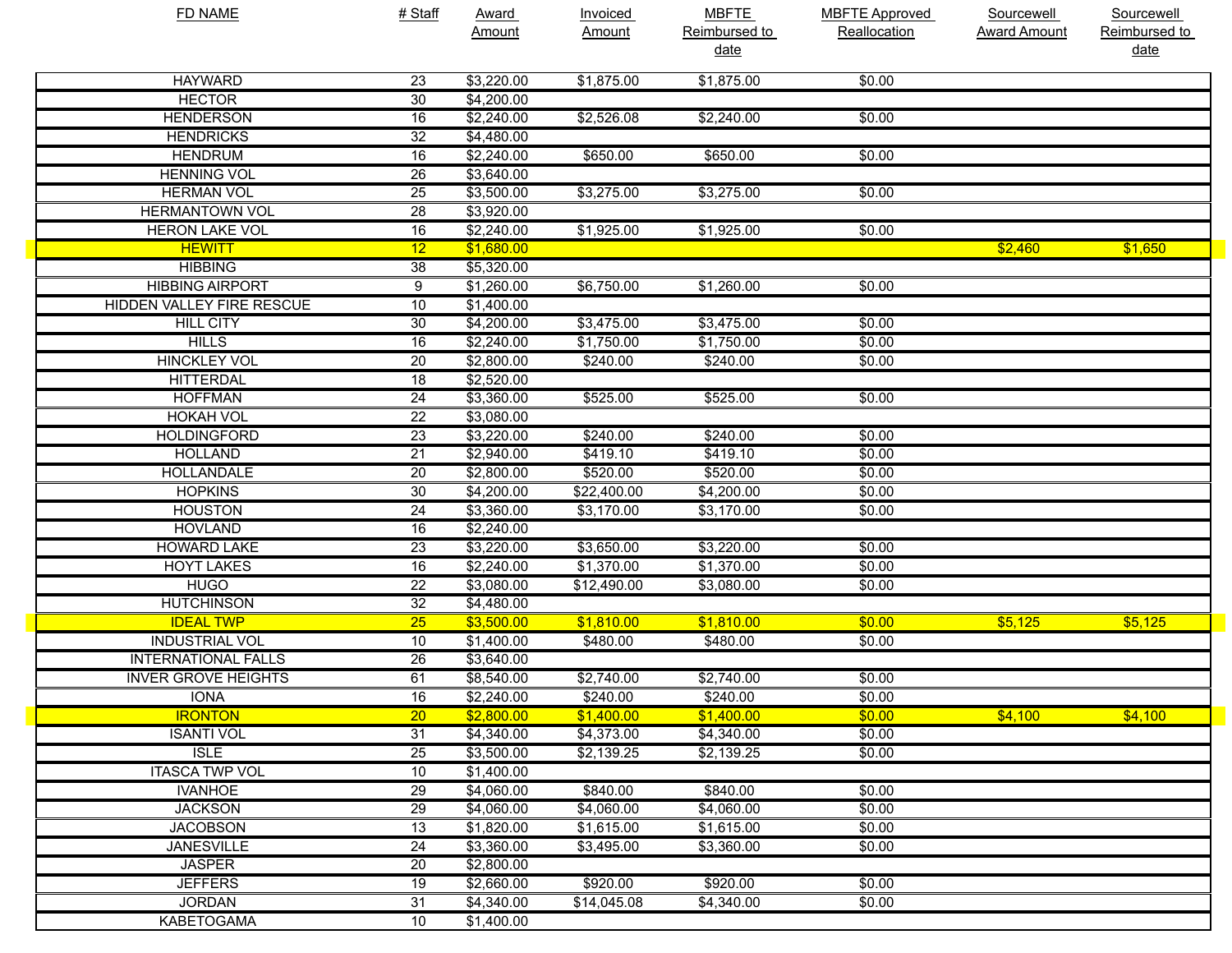| <b>FD NAME</b>            | # Staff         | <b>Award</b> | <b>Invoiced</b> | <b>MBFTE</b>  | <b>MBFTE Approved</b> | Sourcewell          | Sourcewell    |
|---------------------------|-----------------|--------------|-----------------|---------------|-----------------------|---------------------|---------------|
|                           |                 | Amount       | <b>Amount</b>   | Reimbursed to | Reallocation          | <b>Award Amount</b> | Reimbursed to |
|                           |                 |              |                 | <u>date</u>   |                       |                     | date          |
| <b>KANDIYOHI</b>          | 21              | \$2,940.00   | \$3,440.00      | \$2,940.00    | \$0.00                |                     |               |
| <b>KARLSTAD VOL</b>       | $\overline{30}$ | \$4,200.00   | \$4,200.00      | \$4,200.00    | \$0.00                |                     |               |
| <b>KASOTA</b>             | $\overline{22}$ | \$3,080.00   | \$3,510.00      | \$3,080.00    | \$0.00                |                     |               |
| <b>KASSON</b>             | $\overline{35}$ | \$4,900.00   | \$6,462.00      | \$4,900.00    | \$0.00                |                     |               |
| <b>KEEWATIN VOL</b>       | $\overline{15}$ | \$2,100.00   | \$1,680.00      | \$1,680.00    | \$0.00                |                     |               |
| <b>KELLIHER VOL</b>       | 30              | \$4,200.00   | \$2,250.00      | \$2,250.00    | \$0.00                |                     |               |
| <b>KELLOGG</b>            | 26              | \$3,640.00   |                 |               |                       |                     |               |
| <b>KELSEY VOL</b>         | 10              | \$1,400.00   |                 |               |                       |                     |               |
| <b>KENNEDY</b>            | 15              | \$2,100.00   | \$1,205.00      | \$1,205.00    | \$0.00                |                     |               |
| <b>KENSINGTON</b>         | $\overline{27}$ | \$3,780.00   |                 |               |                       |                     |               |
| <b>KENYON</b>             | 30              | \$4,200.00   | \$1,500.14      | \$1,500.14    | \$0.00                |                     |               |
| <b>KERKHOVEN</b>          | 24              | \$3,360.00   |                 |               |                       |                     |               |
| <b>KERRICK</b>            | 16              | \$2,240.00   | \$1,450.00      | \$1,450.00    | \$0.00                |                     |               |
| <b>KETTLE RIVER</b>       | 9               | \$1,260.00   |                 |               |                       |                     |               |
| <b>KIESTER</b>            | $\overline{22}$ | \$3,080.00   | \$1,300.00      | \$1,300.00    | \$0.00                |                     |               |
| <b>KILKENNY</b>           | $\overline{22}$ | \$3,080.00   | \$900.00        | \$900.00      | \$0.00                |                     |               |
| <b>KIMBALL</b>            | $\overline{28}$ | \$3,920.00   | \$1,925.00      | \$1,925.00    | \$0.00                |                     |               |
| <b>KINNEY GREAT SCOTT</b> | $\overline{12}$ | \$1,680.00   | \$945.00        | \$945.00      | \$0.00                |                     |               |
| <b>LACRESCENT</b>         | $\overline{26}$ | \$3,640.00   | \$2,067.55      | \$2,067.55    | \$0.00                |                     |               |
| <b>LAFAYETTE</b>          | $\overline{21}$ | \$2,940.00   | \$3,900.00      | \$2,940.00    | \$0.00                |                     |               |
| <b>LAKE BENTON</b>        | $\overline{24}$ | \$3,360.00   |                 |               |                       |                     |               |
| <b>LAKE BRONSON</b>       | $\overline{25}$ | \$3,500.00   | \$2,243.34      | \$2,243.34    | \$0.00                |                     |               |
| <b>LAKE CITY</b>          | $\overline{22}$ | \$3,080.00   |                 |               |                       |                     |               |
| <b>LAKE CRYSTAL</b>       | $\overline{25}$ | \$3,500.00   | \$2,925.72      | \$2,925.72    | \$0.00                |                     |               |
| <b>LAKE ELMO</b>          | $\overline{27}$ | \$3,780.00   | \$3,880.00      | \$3,780.00    | \$0.00                |                     |               |
| <b>LAKE GEORGE</b>        | $\overline{14}$ | \$1,960.00   |                 |               |                       |                     |               |
| <b>LAKE HENRY</b>         | $\overline{23}$ | \$3,220.00   | \$3,500.00      | \$3,220.00    | \$0.00                |                     |               |
| <b>LAKE JOHANNA</b>       | 80              | \$11,200.00  |                 |               |                       |                     |               |
| <b>LAKE LILLIAN</b>       | 14              | \$1,960.00   |                 |               |                       |                     |               |
| <b>LAKE PARK</b>          | $\overline{23}$ | \$3,220.00   | \$3,220.00      | \$3,220.00    | \$0.00                |                     |               |
| <b>LAKE WILSON</b>        | 23              | \$3,220.00   |                 |               |                       |                     |               |
| <b>LAKEFIELD</b>          | 23              | \$3,220.00   | \$1,200.00      | \$1,200.00    | \$0.00                |                     |               |
| <b>LAKELAND VOL</b>       | 28              | \$3,920.00   |                 |               |                       |                     |               |
| <b>LAKEPORT</b>           | 10              | \$1,400.00   | \$1,200.00      | \$1,200.00    | \$0.00                |                     |               |
| <b>LAKEVILLE</b>          | 87              | \$12,180.00  | \$8,211.75      | \$8,211.75    | \$0.00                |                     |               |
| <b>LAKEWOOD TWP</b>       | 26              | \$3,640.00   | \$1,610.00      | \$1,610.00    | \$0.00                |                     |               |
| <b>LAMBERTON</b>          | 19              | \$2,660.00   |                 |               |                       |                     |               |
| <b>LANCASTER</b>          | $\overline{25}$ | \$3,500.00   | \$1,790.00      | \$1,790.00    | \$0.00                |                     |               |
| <b>LANESBORO</b>          | $\overline{23}$ | \$3,220.00   | \$3,340.00      | \$3,340.00    | \$0.00                |                     |               |
| <b>LASALLE</b>            | 14              | \$1,960.00   | \$1,100.00      | \$1,100.00    | \$0.00                |                     |               |
| LE CENTER                 | 29              | \$4,060.00   | \$7,641.40      | \$4,060.00    | \$0.00                |                     |               |
| LE ROY                    | 23              | \$3,220.00   | \$4,810.00      | \$3,223.00    | \$0.00                |                     |               |
| <b>LEAF VALLEY TWP</b>    | $\overline{21}$ | \$2,940.00   | \$1,350.00      | \$1,350.00    | \$0.00                |                     |               |
| <b>LESTER PRAIRIE</b>     | 29              | \$4,060.00   | \$3,450.00      | \$3,450.00    | \$0.00                |                     |               |
| <b>LESUEUR</b>            | 23              | \$3,220.00   | \$2,800.00      | \$2,800.00    | \$0.00                |                     |               |
| <b>LEWISTON</b>           | 28              | \$3,920.00   |                 |               |                       |                     |               |
|                           |                 |              |                 |               |                       |                     |               |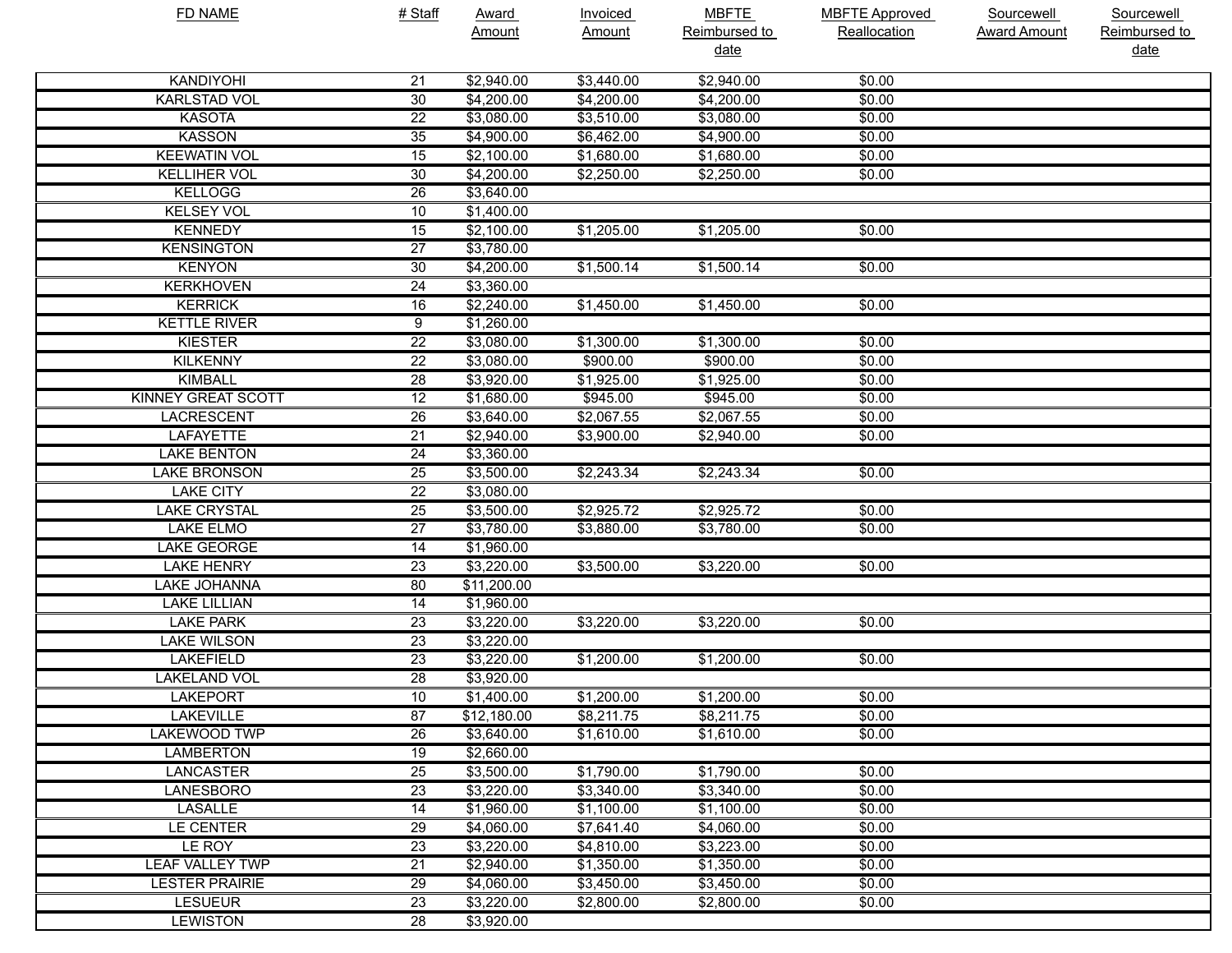| <b>FD NAME</b>               | # Staff         | <b>Award</b> | <b>Invoiced</b> | <b>MBFTE</b>  | <b>MBFTE Approved</b> | Sourcewell          | Sourcewell    |
|------------------------------|-----------------|--------------|-----------------|---------------|-----------------------|---------------------|---------------|
|                              |                 | Amount       | Amount          | Reimbursed to | Reallocation          | <b>Award Amount</b> | Reimbursed to |
|                              |                 |              |                 | <u>date</u>   |                       |                     | date          |
| <b>LEWISVILLE</b>            | 15              | \$2,100.00   | \$500.00        | \$500.00      | \$0.00                |                     |               |
| <b>LEXINGTON</b>             | $\overline{18}$ | \$2,520.00   | \$450.00        | \$450.00      | \$0.00                |                     |               |
| <b>LINDSTROM</b>             | $\overline{24}$ | \$3,360.00   | \$929.26        | \$929.26      | \$0.00                |                     |               |
| <b>LINO LAKES</b>            | $\overline{32}$ | \$4,480.00   | \$14,538.27     | \$4,480.00    | \$0.00                |                     |               |
| <b>LINWOOD VOL</b>           | $\overline{28}$ | \$3,920.00   |                 |               |                       |                     |               |
| <b>LISMORE</b>               | $\overline{20}$ | \$2,800.00   | \$3,213.70      | \$2,800.00    | \$0.00                |                     |               |
| <b>LITCHFIELD</b>            | 57              | \$7,980.00   | \$500.00        | \$500.00      | \$0.00                |                     |               |
| <b>LITTLE CANADA</b>         | $\overline{28}$ | \$3,920.00   | \$4,611.77      | \$3,920.00    | \$0.00                |                     |               |
| <b>LITTLE FALLS</b>          | 34              | \$4,760.00   | \$3,630.00      | \$3,630.00    | \$0.00                | \$6,970             | \$6,770       |
| <b>LITTLEFORK</b>            | 20              | \$2,800.00   |                 |               |                       |                     |               |
| <b>LOMAN RURAL</b>           | 10              | \$1,400.00   |                 |               |                       |                     |               |
| <b>LONDON</b>                | $\overline{26}$ | \$3,640.00   |                 |               |                       |                     |               |
| <b>LONG LAKE</b>             | 39              | \$5,460.00   | \$13,134.00     | \$5,460.00    | \$0.00                |                     |               |
| <b>LONG PRAIRIE</b>          | $\overline{22}$ | \$3,080.00   |                 |               |                       | \$4,510             | \$3,510       |
| <b>LONGVILLE VOL</b>         | $\overline{25}$ | \$3,500.00   | \$1,595.00      | \$1,595.00    | \$0.00                | \$5,125             | \$5,125       |
| <b>LONSDALE</b>              | $\overline{24}$ | \$3,360.00   | \$3,275.00      | \$3,275.00    | \$0.00                |                     |               |
| <b>LORETTO VOL</b>           | $\overline{35}$ | \$4,900.00   | \$12,736.95     | \$4,900.00    | \$0.00                |                     |               |
| <b>LOUISBURG</b>             | 10              | \$1,400.00   |                 |               |                       |                     |               |
| <b>LOWER ST CROIX VALLEY</b> | $\overline{38}$ | \$5,320.00   | \$6,437.50      | \$5,320.00    | \$0.00                |                     |               |
| <b>LOWRY</b>                 | 25              | \$3,500.00   | \$1,650.00      | \$1,650.00    | \$0.00                |                     |               |
| <b>LUCAN</b>                 | $\overline{24}$ | \$3,360.00   |                 |               |                       |                     |               |
| <b>LUTSEN VOL</b>            | $\overline{14}$ | \$1,960.00   |                 |               |                       |                     |               |
| <b>LUVERNE</b>               | $\overline{33}$ | \$4,620.00   | \$2,625.00      | \$2,625.00    | \$0.00                |                     |               |
| <b>LYLE</b>                  | $\overline{18}$ | \$2,520.00   | \$2,445.00      | \$2,445.00    | \$0.00                |                     |               |
| <b>LYND</b>                  | $\overline{12}$ | \$1,680.00   |                 |               |                       |                     |               |
| <b>MABEL VOL</b>             | $\overline{20}$ | \$2,800.00   |                 |               |                       |                     |               |
| <b>MADELIA</b>               | $\overline{29}$ | \$4,060.00   | \$4,210.00      | \$4,060.00    | \$0.00                |                     |               |
| <b>MADISON</b>               | 26              | \$3,640.00   |                 |               |                       |                     |               |
| <b>MADISON LAKE</b>          | $\overline{23}$ | \$3,220.00   | \$5,981.44      | \$3,220.00    | \$0.00                |                     |               |
| <b>MAGNOLIA</b>              | $\overline{13}$ | \$1,820.00   | \$1,840.58      | \$1,820.00    | \$0.00                |                     |               |
| <b>MAHNOMEN</b>              | 25              | \$3,500.00   |                 |               |                       |                     |               |
| <b>MAHTOMEDI</b>             | $\overline{22}$ | \$3,080.00   |                 |               |                       |                     |               |
| <b>MAHTOWA</b>               | $\overline{14}$ | \$1,960.00   |                 |               |                       |                     |               |
| <b>MAKINEN</b>               | $\overline{9}$  | \$1,260.00   |                 |               |                       |                     |               |
| <b>MANCHESTER</b>            | $\overline{13}$ | \$1,820.00   |                 |               |                       |                     |               |
| <b>MANKATO</b>               | 62              | \$8,680.00   | \$6,855.20      | \$6,855.20    | \$0.00                |                     |               |
| <b>MANTORVILLE</b>           | 26              | \$3,640.00   | \$1,610.00      | \$1,610.00    | \$0.00                |                     |               |
| <b>MAPLE GROVE</b>           | 107             | \$14,980.00  | \$15,761.72     | \$14,980.00   | \$0.00                |                     |               |
| <b>MAPLE HILL</b>            | 16              | \$2,240.00   |                 |               |                       |                     |               |
| <b>MAPLE LAKE</b>            | 26              | \$3,640.00   | \$600.00        | \$600.00      | \$0.00                |                     |               |
| <b>MAPLE PLAIN</b>           | $\overline{24}$ | \$3,360.00   | \$12,304.02     | \$3,360.00    | \$0.00                |                     |               |
| <b>MAPLETON</b>              | 24              | \$3,360.00   | \$4,310.00      | \$3,360.00    | \$0.00                |                     |               |
| <b>MAPLEVIEW</b>             | 12              | \$1,680.00   |                 |               |                       |                     |               |
| MAPLEWOOD                    | 30              | \$4,200.00   |                 |               |                       |                     |               |
| <b>MARIETTA</b>              | 18              | \$2,520.00   |                 |               |                       |                     |               |
| <b>MARINE ON ST CROIX</b>    | 30              | \$4,200.00   | \$4,691.50      | \$4,200.00    | \$0.00                |                     |               |
|                              |                 |              |                 |               |                       |                     |               |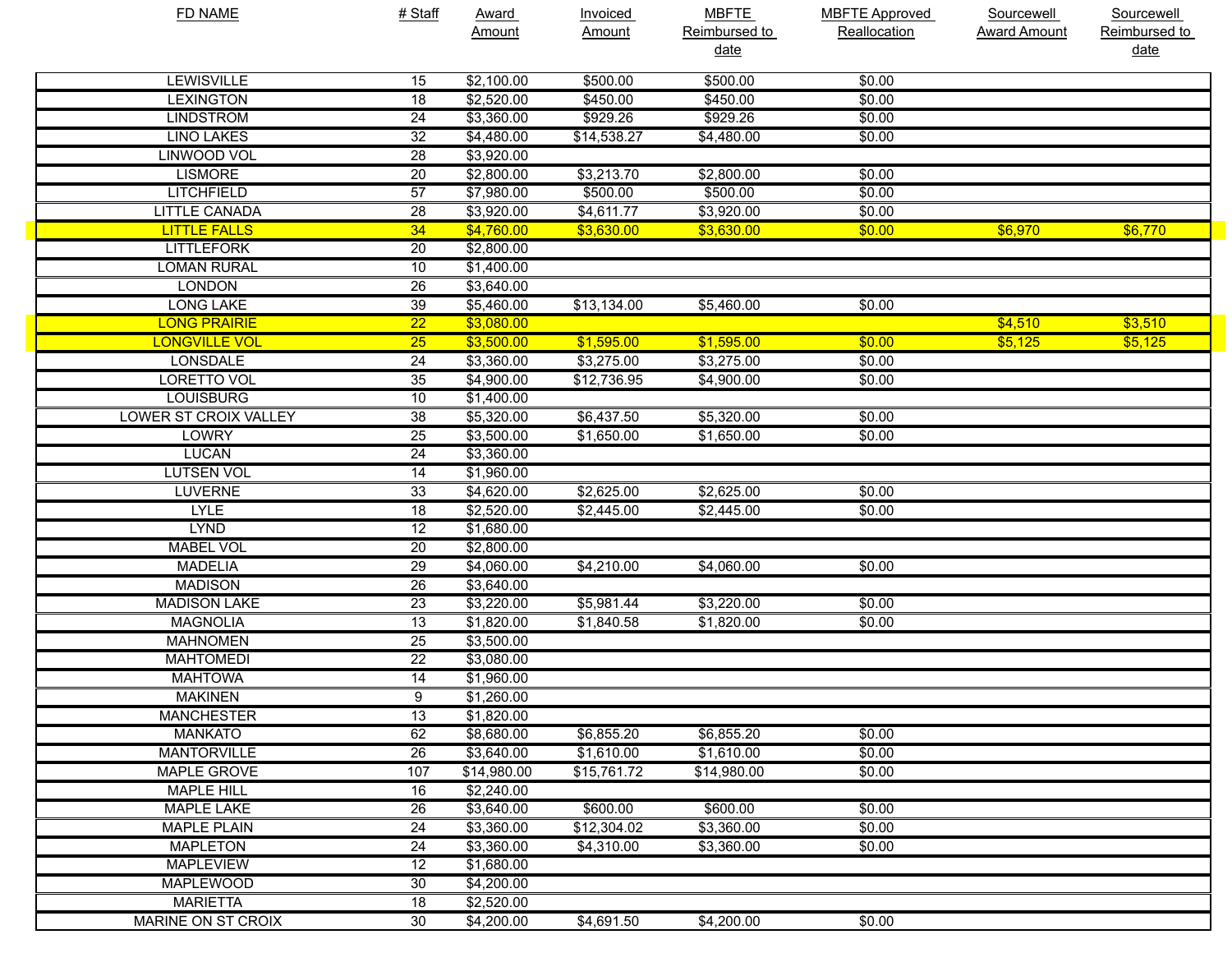| <b>FD NAME</b>                   | # Staff         | <b>Award</b> | <b>Invoiced</b> | <b>MBFTE</b>  | <b>MBFTE Approved</b> | <b>Sourcewell</b>   | Sourcewell    |
|----------------------------------|-----------------|--------------|-----------------|---------------|-----------------------|---------------------|---------------|
|                                  |                 | Amount       | <b>Amount</b>   | Reimbursed to | Reallocation          | <b>Award Amount</b> | Reimbursed to |
|                                  |                 |              |                 | <u>date</u>   |                       |                     | <u>date</u>   |
| <b>MARSHALL</b>                  | 46              | \$6,440.00   | \$18,685.00     | \$6,440.00    | \$0.00                |                     |               |
| <b>MAYER</b>                     | $\overline{26}$ | \$3,640.00   |                 |               |                       |                     |               |
| <b>MAYNARD</b>                   | 26              | \$3,640.00   | \$1,920.00      | \$1,920.00    | \$0.00                |                     |               |
| <b>MAZEPPA VOL</b>               | $\overline{23}$ | \$3,220.00   | \$2,700.00      | \$2,700.00    | \$0.00                |                     |               |
| <b>MC DAVITT</b>                 | 10              | \$1,400.00   |                 |               |                       |                     |               |
| MC GREGOR VOL                    | $\overline{25}$ | \$3,500.00   | \$2,180.00      | \$2,180.00    | \$0.00                |                     |               |
| <b>MCGRATH</b>                   | 10              | \$1,400.00   |                 |               |                       |                     |               |
| <b>MCINTOSH</b>                  | $\overline{19}$ | \$2,660.00   |                 |               |                       |                     |               |
| <b>MCKINLEY VOL</b>              | 10              | \$1,400.00   |                 |               |                       |                     |               |
| <b>MDEWAKANTON PUBLIC SAFETY</b> | $\overline{29}$ | \$4,060.00   |                 |               |                       |                     |               |
| MEADOWLANDS AREA VOL             | $\overline{22}$ | \$3,080.00   |                 |               |                       |                     |               |
| <b>MEDFORD VOL</b>               | $\overline{22}$ | \$3,080.00   | \$3,350.00      | \$3,080.00    | \$0.00                |                     |               |
| <b>MEDICINE LAKE</b>             | $\overline{20}$ | \$2,800.00   |                 |               |                       |                     |               |
| <b>MELROSE</b>                   | $\overline{24}$ | \$3,360.00   | \$635.00        | \$635.00      | \$0.00                |                     |               |
| <b>MENAHGA</b>                   | $\overline{23}$ | \$3,220.00   |                 |               |                       | \$4,715             | \$4,000       |
| <b>MENDOTA HEIGHTS</b>           | $\overline{37}$ | \$5,180.00   |                 |               |                       |                     |               |
| <b>MENTOR</b>                    | $\overline{26}$ | \$3,640.00   |                 |               |                       |                     |               |
| <b>MIDDLE RIVER</b>              | $\overline{22}$ | \$3,080.00   | \$3,798.66      | \$3,080.00    | \$0.00                |                     |               |
| <b>MIESVILLE VOL</b>             | $\overline{29}$ | \$4,060.00   | \$1,810.00      | \$1,810.00    | \$0.00                |                     |               |
| <b>MILACA</b>                    | $\overline{25}$ | \$3,500.00   |                 |               |                       |                     |               |
| <b>MILAN</b>                     | $\overline{20}$ | \$2,800.00   |                 |               |                       |                     |               |
| <b>MILLERVILLE</b>               | 30              | \$4,200.00   | \$1,000.00      | \$1,000.00    | \$0.00                |                     |               |
| <b>MILROY</b>                    | $\overline{19}$ | \$2,660.00   | \$4,392.00      | \$2,660.00    | \$0.00                |                     |               |
| <b>MILTONA</b>                   | $\overline{24}$ | \$3,360.00   | \$4,600.00      | \$3,360.00    | \$0.00                |                     |               |
| <b>MINNEAPOLIS</b>               | 412             | \$57,680.00  |                 |               |                       |                     |               |
| <b>MINNEOTA</b>                  | $\overline{27}$ | \$3,780.00   |                 |               |                       |                     |               |
| <b>MINNESOTA CITY</b>            | $\overline{14}$ | \$1,960.00   | \$2,795.00      | \$1,960.00    | \$0.00                |                     |               |
| <b>MINNESOTA LAKE</b>            | $\overline{20}$ | \$2,800.00   | \$600.00        | \$600.00      | \$0.00                |                     |               |
| <b>MINNETONKA</b>                | 81              | \$11,340.00  | \$3,430.00      | \$3,430.00    | \$0.00                |                     |               |
| <b>MISSION TWP</b>               | $\overline{28}$ | \$3,920.00   |                 |               |                       | \$5,740             |               |
| <b>MONTEVIDEO</b>                | $\overline{31}$ | \$4,340.00   | \$3,775.00      | \$3,775.00    | \$0.00                |                     |               |
| <b>MONTGOMERY</b>                | 26              | \$3,640.00   | \$3,140.00      | \$3,140.00    | \$0.00                |                     |               |
| <b>MONTICELLO</b>                | 30              | \$4,200.00   | \$3,600.00      | \$3,600.00    | \$0.00                |                     |               |
| <b>MONTROSE</b>                  | $\overline{20}$ | \$2,800.00   | \$2,300.00      | \$2,300.00    | \$0.00                |                     |               |
| <b>MOORHEAD</b>                  | $\overline{37}$ | \$5,180.00   |                 |               |                       |                     |               |
| <b>MOOSE LAKE</b>                | 28              | \$3,920.00   | \$2,185.13      | \$2,185.13    | \$0.00                |                     |               |
| <b>MORA</b>                      | $\overline{28}$ | \$3,920.00   |                 |               |                       |                     |               |
| <b>MORGAN</b>                    | $\overline{21}$ | \$2,940.00   | \$625.00        | \$625.00      | \$0.00                |                     |               |
| <b>MORRIS</b>                    | $\overline{31}$ | \$4,340.00   | \$1,400.00      | \$1,400.00    | \$0.00                |                     |               |
| <b>MORRISTOWN</b>                | $\overline{23}$ | \$3,220.00   |                 |               |                       |                     |               |
| <b>MORSE FALL LAKE</b>           | $\overline{22}$ | \$3,080.00   | \$3,155.00      | \$3,080.00    | \$0.00                |                     |               |
| <b>MORTON</b>                    | 19              | \$2,660.00   |                 |               |                       |                     |               |
| <b>MOTLEY</b>                    | 15              | \$2,100.00   |                 |               |                       | \$3,075             | \$2,810       |
| <b>MOUND</b>                     | 42              | \$5,880.00   |                 |               |                       |                     |               |
| <b>MOUNTAIN IRON</b>             | $\overline{27}$ | \$3,780.00   | \$2,880.00      | \$2,880.00    | \$0.00                |                     |               |
| <b>MOUNTAIN LAKE</b>             | $\overline{22}$ | \$3,080.00   | \$3,680.00      | \$3,080.00    | \$0.00                |                     |               |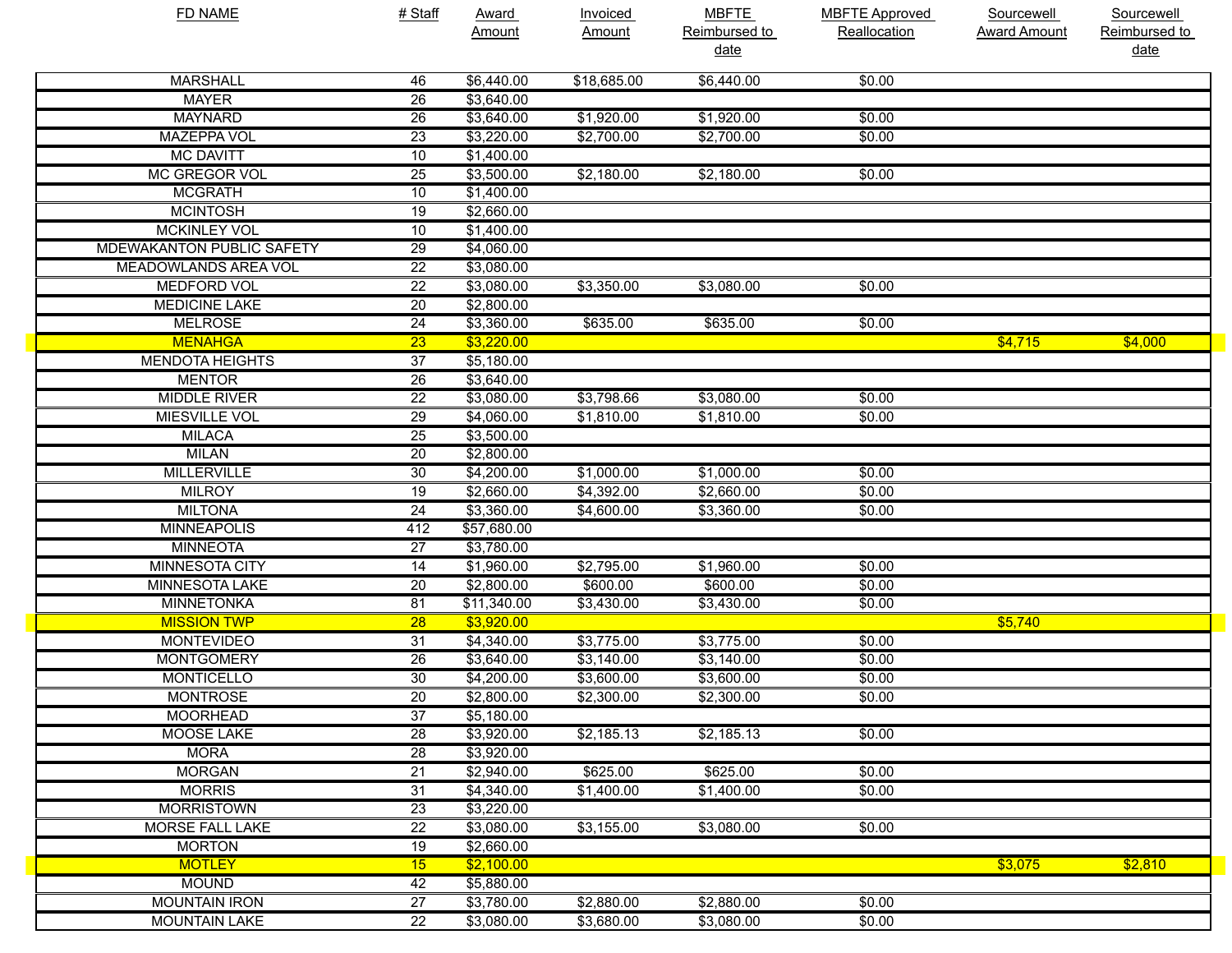| <b>FD NAME</b>                  | # Staff | Award      | <b>Invoiced</b> | <b>MBFTE</b>  | <b>MBFTE Approved</b> | <b>Sourcewell</b>   | Sourcewell    |
|---------------------------------|---------|------------|-----------------|---------------|-----------------------|---------------------|---------------|
|                                 |         | Amount     | <b>Amount</b>   | Reimbursed to | Reallocation          | <b>Award Amount</b> | Reimbursed to |
|                                 |         |            |                 | <u>date</u>   |                       |                     | <u>date</u>   |
| MPLS ST PAUL INTL AIRPORT       | 48      | \$6,720.00 | \$25,800.00     | \$6,720.00    | \$0.00                |                     |               |
| <b>MURDOCK</b>                  | 18      | \$2,520.00 | \$1,550.00      | \$1,550.00    | \$0.00                |                     |               |
| <b>MYRTLE</b>                   | 23      | \$3,220.00 |                 |               |                       |                     |               |
| <b>NASHWAUK</b>                 | 21      | \$2,940.00 | \$1,220.00      | \$1,220.00    | \$0.00                |                     |               |
| <b>NASSAU</b>                   | 19      | \$2,660.00 |                 |               |                       |                     |               |
| <b>NERSTRAND VOL</b>            | 20      | \$2,800.00 | \$2,960.00      | \$2,800.00    | \$0.00                |                     |               |
| <b>NEVIS</b>                    | 19      | \$2,660.00 |                 |               |                       |                     |               |
| <b>NEW AUBURN</b>               | 21      | \$2,940.00 | \$4,450.28      | \$2,940.00    | \$0.00                |                     |               |
| <b>NEW BRIGHTON</b>             | 39      | \$5,460.00 | \$6,059.98      | \$5,460.00    | \$0.00                |                     |               |
| <b>NEW GERMANY</b>              | 21      | \$2,940.00 | \$1,870.00      | \$1,870.00    | \$0.00                |                     |               |
| <b>NEW LONDON</b>               | 25      | \$3,500.00 | \$5,505.00      | \$3,500.00    | \$0.00                |                     |               |
| <b>NEW MUNICH</b>               | 15      | \$2,100.00 |                 |               |                       |                     |               |
| <b>NEW PRAGUE</b>               | 31      | \$4,340.00 | \$2,933.00      | \$2,933.00    | \$0.00                |                     |               |
| <b>NEW RICHLAND</b>             | 25      | \$3,500.00 | \$1,700.00      | \$1,700.00    | \$0.00                |                     |               |
| <b>NEW ULM</b>                  | 41      | \$5,740.00 | \$5,344.65      | \$5,344.65    | \$0.00                |                     |               |
| <b>NEW YORK MILLS</b>           | 20      | \$2,800.00 |                 |               |                       |                     |               |
| <b>NEWFOLDEN</b>                | 13      | \$1,820.00 | \$1,190.00      | \$1,190.00    | \$0.00                |                     |               |
| <b>NEWPORT</b>                  | 22      | \$3,080.00 | \$3,587.50      | \$3,080.00    | \$0.00                |                     |               |
| <b>NICOLLET</b>                 | 26      | \$3,640.00 | \$3,976.80      | \$3,640.00    | \$0.00                |                     |               |
| <b>NIELSVILLE</b>               | 10      | \$1,400.00 |                 |               |                       |                     |               |
| <b>NISSWA</b>                   | 28      | \$3,920.00 | \$227.34        | \$227.34      | \$0.00                | \$5,740             | \$5,740       |
| <b>NODINE VOL</b>               | 14      | \$1,960.00 | \$870.00        | \$870.00      | \$0.00                |                     |               |
| NORMANNA VOL                    | 8       | \$1,120.00 |                 |               |                       |                     |               |
| <b>NORTH BRANCH</b>             | 26      | \$3,640.00 | \$1,250.00      | \$1,250.00    | \$0.00                |                     |               |
| <b>NORTH MANKATO</b>            | 34      | \$4,760.00 |                 |               |                       |                     |               |
| <b>NORTH ST PAUL</b>            | 33      | \$4,620.00 |                 |               |                       |                     |               |
| <b>NORTH STAR TWP</b>           | 23      | \$3,220.00 | \$1,229.98      | \$1,229.98    | \$0.00                |                     |               |
| NORTHFIELD AREA FIRE AND RESCUE | 32      | \$4,480.00 | \$6,800.00      | \$4,480.00    | \$0.00                |                     |               |
| <b>SERVICE</b>                  |         |            |                 |               |                       |                     |               |
| <b>NORTHLAND</b>                | 10      | \$1,400.00 |                 |               |                       |                     |               |
| <b>NORTHOME</b>                 | 19      | \$2,660.00 | \$6,070.00      | \$2,660.00    | \$0.00                |                     |               |
| <b>NORTHROP</b>                 | 11      | \$1,540.00 | \$1,311.70      | \$1,311.70    | \$0.00                |                     |               |
| NORTHWEST ANGLE                 | 10      | \$1,400.00 |                 |               |                       |                     |               |
| NORWOOD YOUNG AMERICA           | 33      | \$4,620.00 | \$4,670.00      | \$4,620.00    | \$0.00                |                     |               |
| <b>NOWTHEN</b>                  | 14      | \$1,960.00 |                 |               |                       |                     |               |
| OAK GROVE                       | 36      | \$5,040.00 |                 |               |                       |                     |               |
| <b>OAKDALE</b>                  | 35      | \$4,900.00 | \$7,000.00      | \$4,900.00    | \$0.00                |                     |               |
| <b>ODESSA</b>                   | 17      | \$2,380.00 |                 |               |                       |                     |               |
| <b>ODIN</b>                     | 15      | \$2,100.00 | \$3,268.04      | \$2,100.00    | \$0.00                |                     |               |
| <b>OGEMA</b>                    | 10      | \$1,400.00 |                 |               |                       |                     |               |
| <b>OGILVIE</b>                  | 25      | \$3,500.00 | \$2,600.00      | \$2,600.00    | \$0.00                |                     |               |
| <b>OKABENA</b>                  | 17      | \$2,380.00 |                 |               |                       |                     |               |
| OKLEE                           | 22      | \$3,080.00 |                 |               |                       |                     |               |
| <b>OLIVIA</b>                   | 23      | \$3,220.00 | \$850.00        | \$850.00      | \$0.00                |                     |               |
| <b>ONAMIA</b>                   | 19      | \$2,660.00 | \$2,520.00      | \$2,520.00    | \$0.00                |                     |               |
| <b>ORMSBY</b>                   | 14      | \$1,960.00 | \$500.00        | \$500.00      | \$0.00                |                     |               |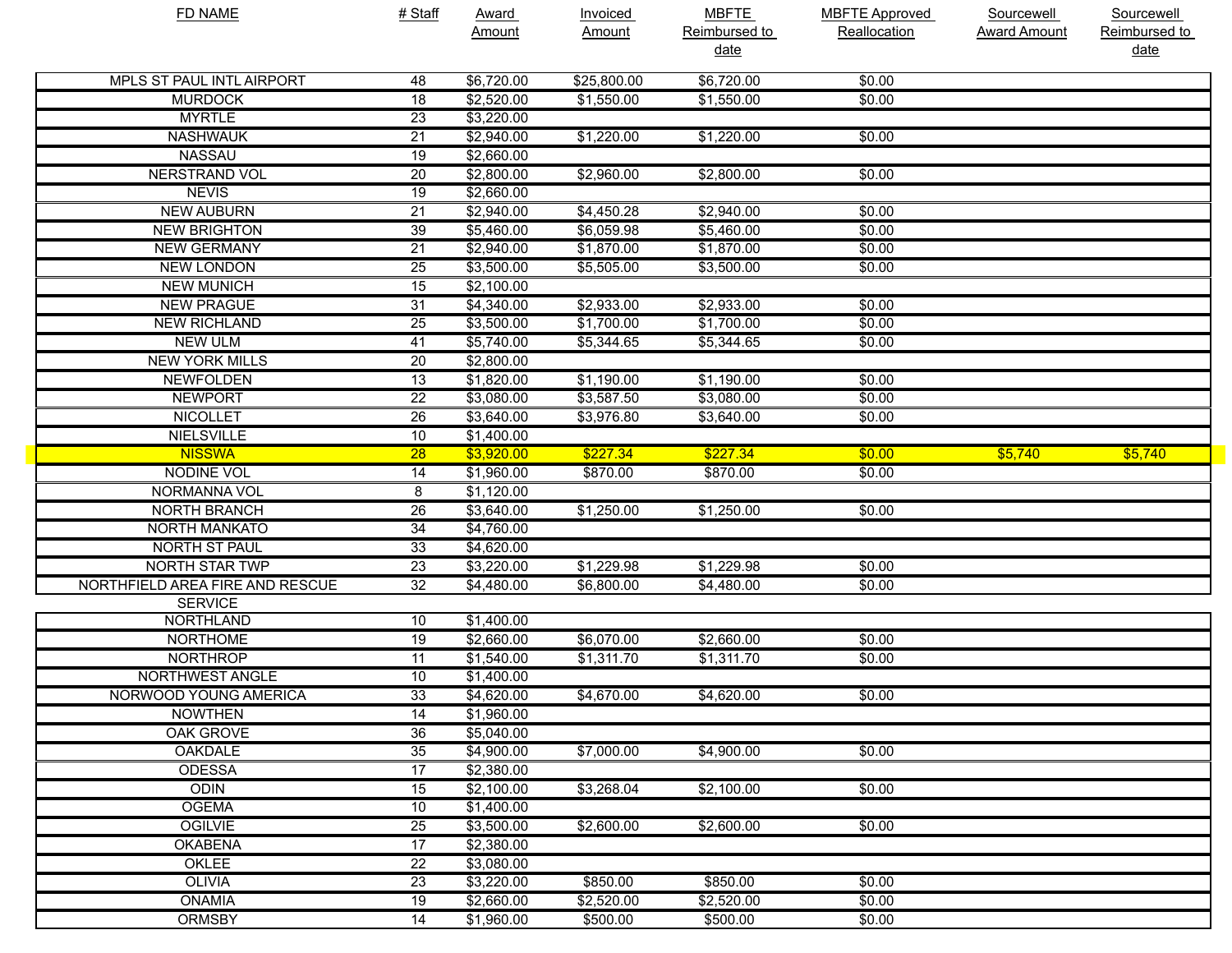| <b>FD NAME</b>                    | # Staff         | <b>Award</b>       | Invoiced    | <b>MBFTE</b>  | <b>MBFTE Approved</b> | Sourcewell          | Sourcewell    |
|-----------------------------------|-----------------|--------------------|-------------|---------------|-----------------------|---------------------|---------------|
|                                   |                 | Amount             | Amount      | Reimbursed to | Reallocation          | <b>Award Amount</b> | Reimbursed to |
|                                   |                 |                    |             | <u>date</u>   |                       |                     | date          |
| <b>ORONOCO</b>                    | 19              | \$2,660.00         | \$2,810.00  | \$2,660.00    | \$0.00                |                     |               |
| <b>ORR VOL</b>                    | $\overline{13}$ | \$1,820.00         |             |               |                       |                     |               |
| <b>ORTONVILLE</b>                 | 30              | \$4,200.00         |             |               |                       |                     |               |
| <b>OSAKIS</b>                     | $\overline{20}$ | \$2,800.00         |             |               |                       | \$4,100             | \$2,400       |
| OSLO                              | $\overline{28}$ | \$3,920.00         | \$1,260.00  | \$1,260.00    | \$0.00                |                     |               |
| OSSEO                             | $\overline{26}$ | \$3,640.00         | \$5,080.00  | \$3,640.00    | \$0.00                |                     |               |
| <b>OSTRANDER</b>                  | $\overline{12}$ | \$1,680.00         |             |               |                       |                     |               |
| <b>OTTERTAIL</b>                  | $\overline{22}$ | \$3,080.00         |             |               |                       |                     |               |
| <b>OWATONNA</b>                   | $\overline{31}$ | \$4,340.00         | \$10,479.08 | \$4,340.00    | \$0.00                |                     |               |
| <b>PALISADE VOL</b>               | $\overline{18}$ | \$2,520.00         |             |               |                       |                     |               |
| PALO REGIONAL                     | $\overline{17}$ | \$2,380.00         | \$1,450.00  | \$1,450.00    | \$0.00                |                     |               |
| <b>PARK RAPIDS</b>                | $\overline{26}$ | \$3,640.00         | \$3,613.75  | \$3,613.75    | \$0.00                |                     |               |
| <b>PARKERS PRAIRIE</b>            | 29              | \$4,060.00         |             |               |                       |                     |               |
| <b>PAYNESVILLE</b>                | $\overline{26}$ | \$3,640.00         | \$2,250.00  | \$2,250.00    | \$0.00                |                     |               |
| PELICAN RAPIDS VOL                | $\overline{24}$ | \$3,360.00         | \$1,550.00  | \$1,550.00    | \$0.00                |                     |               |
| <b>PEMBERTON</b>                  | 15              | \$2,100.00         | \$2,300.00  | \$2,100.00    | \$0.00                |                     |               |
| <b>PENNOCK</b>                    | $\overline{19}$ | \$2,660.00         | \$2,400.00  | \$2,400.00    | \$0.00                |                     |               |
| PEQUAYWAN LAKE AREA               | $\overline{14}$ | \$1,960.00         |             |               |                       |                     |               |
| <b>PEQUOT LAKES</b>               | $\overline{25}$ | \$3,500.00         | \$1,385.00  | \$1,385.00    | \$0.00                | \$5,125             | \$5,125       |
| <b>PERHAM</b>                     | $\overline{29}$ | \$4,060.00         | \$4,850.00  | \$4,060.00    | \$0.00                |                     |               |
| <b>PICKWICK</b>                   | $\overline{26}$ | \$3,640.00         |             |               |                       |                     |               |
| <b>PIERZ</b>                      | $\overline{26}$ | \$3,640.00         | \$1,720.00  | \$1,720.00    | \$0.00                | \$5,330             | \$5,330       |
| <b>PIKE SANDY BRITT</b>           | $\overline{20}$ | \$2,800.00         |             |               |                       |                     |               |
| <b>PILLAGER AREA</b>              | $\overline{20}$ | \$2,800.00         |             |               |                       | \$4,100             |               |
| <b>PINE CITY</b>                  | $\overline{24}$ | \$3,360.00         | \$2,400.00  | \$2,400.00    | \$0.00                |                     |               |
| <b>PINE ISLAND</b>                | $\overline{24}$ | \$3,360.00         |             |               |                       |                     |               |
| <b>PINE RIVER</b>                 | $\overline{20}$ | \$2,800.00         | \$62.00     | \$62.00       | \$0.00                | \$4,100             | \$4,100       |
| <b>PIPESTONE</b>                  | 30              | \$4,200.00         | \$5,900.00  | \$4,200.00    | \$0.00                |                     |               |
| <b>PLAINVIEW</b>                  | $\overline{22}$ | \$3,080.00         |             |               |                       |                     |               |
| <b>PLATO</b>                      | $\overline{19}$ | \$2,660.00         | \$3,867.51  | \$2,660.00    | \$0.00                |                     |               |
| <b>PLUMMER</b>                    | $\overline{22}$ | \$3,080.00         | \$700.00    | \$700.00      | \$0.00                |                     |               |
| <b>PLYMOUTH</b>                   | 70              | \$9,800.00         | \$1,950.00  | \$1,950.00    | \$0.00                |                     |               |
| <b>PORTER</b>                     | $\overline{23}$ | \$3,220.00         | \$1,212.00  | \$1,212.00    | \$0.00                |                     |               |
| <b>PRESTON</b>                    | 25              | \$3,500.00         |             |               |                       |                     |               |
| <b>PRINCETON</b>                  | 40              | \$5,600.00         | \$2,445.00  | \$2,445.00    | \$0.00                |                     |               |
| <b>PRINSBURG</b>                  | 16              | $\sqrt{$2,240.00}$ |             |               |                       |                     |               |
| <b>PRIOR LAKE</b>                 | 40              | \$5,600.00         | \$39,134.37 | \$5,600.00    | \$0.00                |                     |               |
| <b>PROCTOR</b>                    | $\overline{25}$ | \$3,500.00         |             |               |                       |                     |               |
| <b>RAMSEY</b>                     | 41              | \$5,740.00         | \$8,349.80  | \$5,740.00    | \$0.00                |                     |               |
| <b>RANDALL</b>                    | $\overline{21}$ | \$2,940.00         | \$298.36    | \$298.36      | \$0.00                | \$4,305             | \$4,305       |
| RANDOLPH-HAMPTON                  | 30              | \$4,200.00         | \$1,610.00  | \$1,610.00    | \$0.00                |                     |               |
| <b>RAYMOND</b>                    | 18              | \$2,520.00         |             |               |                       |                     |               |
| <b>RED LAKE FALLS</b>             | $\overline{21}$ | \$2,940.00         |             |               |                       |                     |               |
| RED LAKE-BUREAU OF INDIAN AFFAIRS | 10              | \$1,400.00         |             |               |                       |                     |               |
| <b>RED WING</b>                   | 52              | \$7,280.00         | \$10,634.06 | \$7,280.00    | \$0.00                |                     |               |
| <b>REDWOOD FALLS</b>              | $\overline{29}$ | \$4,060.00         | \$6,525.10  | \$4,060.00    | \$0.00                |                     |               |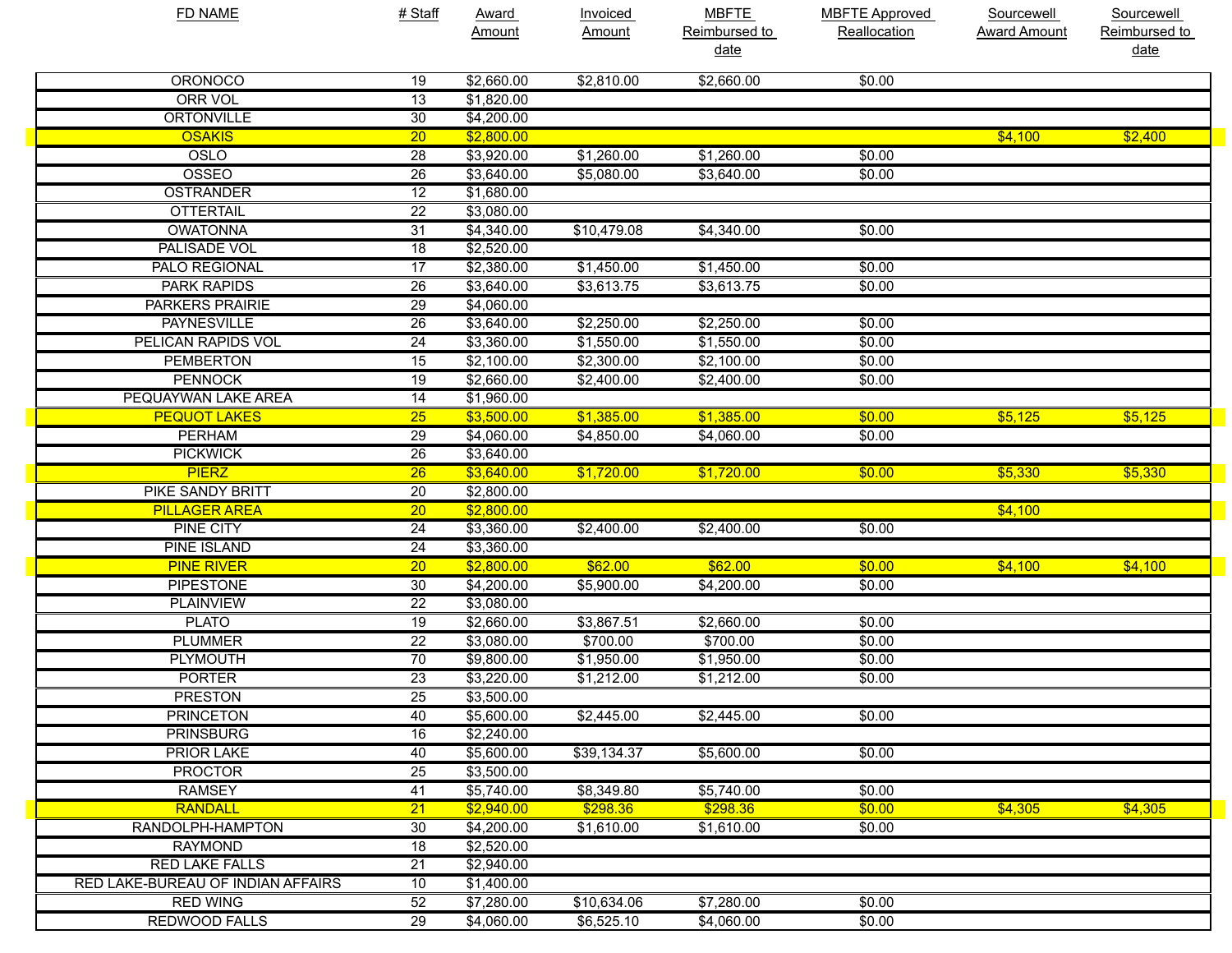| Reimbursed to<br>Reimbursed to<br>Reallocation<br><b>Award Amount</b><br>Amount<br><u>Amount</u><br>date<br><u>date</u><br><b>REMER</b><br>\$2,660.00<br>\$2,560.00<br>\$2,560.00<br>\$3,895<br>\$3,895<br>19<br>\$0.00<br><b>RENVILLE</b><br>25<br>\$3,500.00<br>\$639.20<br>\$639.20<br>\$0.00<br>\$434.77<br>\$434.77<br><b>RICE</b><br>23<br>\$3,220.00<br>\$0.00<br><b>RICE LAKE VOL</b><br>29<br>\$4,060.00<br>\$5,955.00<br>\$4,060.00<br>\$0.00<br><b>RICHFIELD</b><br>27<br>\$3,780.00<br><b>RICHMOND</b><br>24<br>\$3,360.00<br>\$4,550.00<br>\$3,360.00<br>\$0.00<br><b>RIDGEWAY COMMUNITY</b><br>15<br>\$2,100.00<br>$\overline{27}$<br>\$5,985.20<br><b>ROBBINSDALE</b><br>\$3,780.00<br>\$3,780.00<br>\$0.00<br>\$96,895.39<br><b>ROCHESTER</b><br>104<br>\$14,560.00<br>\$14,560.00<br>\$0.00<br><b>ROCHESTER AIRPORT</b><br>\$1,960.00<br>14<br><b>ROCKFORD</b><br>28<br>\$3,920.00<br>\$1,130.00<br>\$1,130.00<br>\$0.00<br><b>ROCKVILLE</b><br>25<br>\$3,500.00<br>\$2,800.00<br>\$2,800.00<br>\$0.00<br><b>ROGERS</b><br>\$5,740.00<br>\$5,195.00<br>\$5,195.00<br>\$0.00<br>41<br><b>ROLLINGSTONE</b><br>21<br>\$2,940.00<br>\$760.00<br>\$760.00<br>\$0.00<br><b>ROSE CREEK AREA</b><br>\$970.00<br>22<br>\$3,080.00<br>\$970.00<br>\$0.00<br><b>ROSEAU</b><br>28<br>\$3,920.00<br>\$1,340.00<br>\$1,340.00<br>\$0.00<br><b>ROSEMOUNT</b><br>\$9,572.74<br>48<br>\$6,720.00<br>\$6,720.00<br>\$0.00<br><b>ROSEVILLE</b><br>37<br>\$5,180.00<br>\$4,898.00<br>\$4,898.00<br>\$0.00<br><b>ROTHSAY</b><br>21<br>\$2,940.00<br><b>ROUND LAKE</b><br>18<br>\$2,520.00<br>\$7,195.00<br>\$2,520.00<br>\$0.00<br><b>ROYALTON</b><br>\$2,940.00<br>\$4,305<br>\$4,300<br>21<br><b>RUSH CITY</b><br>\$552.00<br>\$552.00<br>25<br>\$3,500.00<br>\$0.00<br><b>RUSHFORD</b><br>\$2,315.00<br>\$2,315.00<br>28<br>\$3,920.00<br>\$0.00<br><b>RUSHMORE</b><br>19<br>\$2,660.00<br>\$4,700.00<br>\$2,660.00<br>\$0.00<br><b>RUSSELL</b><br>19<br>\$2,660.00<br><b>RUTHTON</b><br>17<br>\$2,380.00<br>SABIN-ELMWOOD<br>28<br>\$3,920.00<br>\$240.00<br>\$240.00<br>\$0.00<br><b>SACRED HEART</b><br>26<br>\$3,640.00<br><b>SANBORN</b><br>20<br>\$2,800.00<br>\$500.00<br>\$500.00<br>\$0.00<br><b>SANDSTONE VOL</b><br>\$2,450.00<br>17<br>\$2,380.00<br>\$2,380.00<br>\$0.00<br>\$2,595.00<br>\$2,595.00<br><b>SARTELL</b><br>31<br>\$4,340.00<br>\$0.00<br><b>SAUK CENTRE</b><br>28<br>\$3,920.00<br>\$1,160.00<br>\$1,160.00<br>\$0.00<br><b>SAUK RAPIDS</b><br>\$720.00<br>28<br>\$3,920.00<br>\$720.00<br>\$0.00<br>37<br>\$13,179.78<br><b>SAVAGE</b><br>\$5,180.00<br>\$5,180.00<br>\$0.00<br><b>SCANDIA</b><br>21<br>\$2,940.00<br>\$410.00<br>\$410.00<br>\$0.00<br><b>SCANDIA VALLEY</b><br>\$3,220.00<br>\$535.00<br>\$535.00<br>\$4,715<br>\$4,715<br>$\overline{23}$<br>\$0.00<br><b>SCHROEDER</b><br>10<br>\$1,400.00<br><b>SEAFORTH</b><br>9<br>\$1,260.00<br>\$1,838<br>\$4,100<br><b>SEBEKA</b><br>$\overline{20}$<br>\$2,800.00<br><b>SEDAN</b><br>14<br>\$1,960.00<br>\$3,025.00<br><b>SHAFER FRANCONIA</b><br>\$2,800.00<br>\$0.00<br>20<br>\$2,800.00<br><b>SHAKOPEE</b><br>\$6,720.00<br>48<br><b>SHELLY</b><br>\$1,535.00<br>10<br>\$1,400.00<br>\$1,400.00<br>\$0.00<br><b>SHERBURN</b><br>\$4,100.00<br>\$3,360.00<br>24<br>\$3,360.00<br>\$0.00<br><b>SHEVLIN</b><br>$\overline{25}$<br>\$1,030.00<br>\$1,030.00<br>\$3,500.00<br>\$0.00<br><b>SILICA AREA</b><br>16<br>\$2,240.00 | <b>FD NAME</b> | # Staff | Award | <b>Invoiced</b> | <b>MBFTE</b> | <b>MBFTE Approved</b> | <b>Sourcewell</b> | Sourcewell |
|---------------------------------------------------------------------------------------------------------------------------------------------------------------------------------------------------------------------------------------------------------------------------------------------------------------------------------------------------------------------------------------------------------------------------------------------------------------------------------------------------------------------------------------------------------------------------------------------------------------------------------------------------------------------------------------------------------------------------------------------------------------------------------------------------------------------------------------------------------------------------------------------------------------------------------------------------------------------------------------------------------------------------------------------------------------------------------------------------------------------------------------------------------------------------------------------------------------------------------------------------------------------------------------------------------------------------------------------------------------------------------------------------------------------------------------------------------------------------------------------------------------------------------------------------------------------------------------------------------------------------------------------------------------------------------------------------------------------------------------------------------------------------------------------------------------------------------------------------------------------------------------------------------------------------------------------------------------------------------------------------------------------------------------------------------------------------------------------------------------------------------------------------------------------------------------------------------------------------------------------------------------------------------------------------------------------------------------------------------------------------------------------------------------------------------------------------------------------------------------------------------------------------------------------------------------------------------------------------------------------------------------------------------------------------------------------------------------------------------------------------------------------------------------------------------------------------------------------------------------------------------------------------------------------------------------------------------------------------------------------------------------------------------------------------------------------------------------------------------------------------------------------------------------------------------------------------------------------------------------------------------------------------------------------------------------------------------------------------------------------------------------------------------------------|----------------|---------|-------|-----------------|--------------|-----------------------|-------------------|------------|
|                                                                                                                                                                                                                                                                                                                                                                                                                                                                                                                                                                                                                                                                                                                                                                                                                                                                                                                                                                                                                                                                                                                                                                                                                                                                                                                                                                                                                                                                                                                                                                                                                                                                                                                                                                                                                                                                                                                                                                                                                                                                                                                                                                                                                                                                                                                                                                                                                                                                                                                                                                                                                                                                                                                                                                                                                                                                                                                                                                                                                                                                                                                                                                                                                                                                                                                                                                                                                     |                |         |       |                 |              |                       |                   |            |
|                                                                                                                                                                                                                                                                                                                                                                                                                                                                                                                                                                                                                                                                                                                                                                                                                                                                                                                                                                                                                                                                                                                                                                                                                                                                                                                                                                                                                                                                                                                                                                                                                                                                                                                                                                                                                                                                                                                                                                                                                                                                                                                                                                                                                                                                                                                                                                                                                                                                                                                                                                                                                                                                                                                                                                                                                                                                                                                                                                                                                                                                                                                                                                                                                                                                                                                                                                                                                     |                |         |       |                 |              |                       |                   |            |
|                                                                                                                                                                                                                                                                                                                                                                                                                                                                                                                                                                                                                                                                                                                                                                                                                                                                                                                                                                                                                                                                                                                                                                                                                                                                                                                                                                                                                                                                                                                                                                                                                                                                                                                                                                                                                                                                                                                                                                                                                                                                                                                                                                                                                                                                                                                                                                                                                                                                                                                                                                                                                                                                                                                                                                                                                                                                                                                                                                                                                                                                                                                                                                                                                                                                                                                                                                                                                     |                |         |       |                 |              |                       |                   |            |
|                                                                                                                                                                                                                                                                                                                                                                                                                                                                                                                                                                                                                                                                                                                                                                                                                                                                                                                                                                                                                                                                                                                                                                                                                                                                                                                                                                                                                                                                                                                                                                                                                                                                                                                                                                                                                                                                                                                                                                                                                                                                                                                                                                                                                                                                                                                                                                                                                                                                                                                                                                                                                                                                                                                                                                                                                                                                                                                                                                                                                                                                                                                                                                                                                                                                                                                                                                                                                     |                |         |       |                 |              |                       |                   |            |
|                                                                                                                                                                                                                                                                                                                                                                                                                                                                                                                                                                                                                                                                                                                                                                                                                                                                                                                                                                                                                                                                                                                                                                                                                                                                                                                                                                                                                                                                                                                                                                                                                                                                                                                                                                                                                                                                                                                                                                                                                                                                                                                                                                                                                                                                                                                                                                                                                                                                                                                                                                                                                                                                                                                                                                                                                                                                                                                                                                                                                                                                                                                                                                                                                                                                                                                                                                                                                     |                |         |       |                 |              |                       |                   |            |
|                                                                                                                                                                                                                                                                                                                                                                                                                                                                                                                                                                                                                                                                                                                                                                                                                                                                                                                                                                                                                                                                                                                                                                                                                                                                                                                                                                                                                                                                                                                                                                                                                                                                                                                                                                                                                                                                                                                                                                                                                                                                                                                                                                                                                                                                                                                                                                                                                                                                                                                                                                                                                                                                                                                                                                                                                                                                                                                                                                                                                                                                                                                                                                                                                                                                                                                                                                                                                     |                |         |       |                 |              |                       |                   |            |
|                                                                                                                                                                                                                                                                                                                                                                                                                                                                                                                                                                                                                                                                                                                                                                                                                                                                                                                                                                                                                                                                                                                                                                                                                                                                                                                                                                                                                                                                                                                                                                                                                                                                                                                                                                                                                                                                                                                                                                                                                                                                                                                                                                                                                                                                                                                                                                                                                                                                                                                                                                                                                                                                                                                                                                                                                                                                                                                                                                                                                                                                                                                                                                                                                                                                                                                                                                                                                     |                |         |       |                 |              |                       |                   |            |
|                                                                                                                                                                                                                                                                                                                                                                                                                                                                                                                                                                                                                                                                                                                                                                                                                                                                                                                                                                                                                                                                                                                                                                                                                                                                                                                                                                                                                                                                                                                                                                                                                                                                                                                                                                                                                                                                                                                                                                                                                                                                                                                                                                                                                                                                                                                                                                                                                                                                                                                                                                                                                                                                                                                                                                                                                                                                                                                                                                                                                                                                                                                                                                                                                                                                                                                                                                                                                     |                |         |       |                 |              |                       |                   |            |
|                                                                                                                                                                                                                                                                                                                                                                                                                                                                                                                                                                                                                                                                                                                                                                                                                                                                                                                                                                                                                                                                                                                                                                                                                                                                                                                                                                                                                                                                                                                                                                                                                                                                                                                                                                                                                                                                                                                                                                                                                                                                                                                                                                                                                                                                                                                                                                                                                                                                                                                                                                                                                                                                                                                                                                                                                                                                                                                                                                                                                                                                                                                                                                                                                                                                                                                                                                                                                     |                |         |       |                 |              |                       |                   |            |
|                                                                                                                                                                                                                                                                                                                                                                                                                                                                                                                                                                                                                                                                                                                                                                                                                                                                                                                                                                                                                                                                                                                                                                                                                                                                                                                                                                                                                                                                                                                                                                                                                                                                                                                                                                                                                                                                                                                                                                                                                                                                                                                                                                                                                                                                                                                                                                                                                                                                                                                                                                                                                                                                                                                                                                                                                                                                                                                                                                                                                                                                                                                                                                                                                                                                                                                                                                                                                     |                |         |       |                 |              |                       |                   |            |
|                                                                                                                                                                                                                                                                                                                                                                                                                                                                                                                                                                                                                                                                                                                                                                                                                                                                                                                                                                                                                                                                                                                                                                                                                                                                                                                                                                                                                                                                                                                                                                                                                                                                                                                                                                                                                                                                                                                                                                                                                                                                                                                                                                                                                                                                                                                                                                                                                                                                                                                                                                                                                                                                                                                                                                                                                                                                                                                                                                                                                                                                                                                                                                                                                                                                                                                                                                                                                     |                |         |       |                 |              |                       |                   |            |
|                                                                                                                                                                                                                                                                                                                                                                                                                                                                                                                                                                                                                                                                                                                                                                                                                                                                                                                                                                                                                                                                                                                                                                                                                                                                                                                                                                                                                                                                                                                                                                                                                                                                                                                                                                                                                                                                                                                                                                                                                                                                                                                                                                                                                                                                                                                                                                                                                                                                                                                                                                                                                                                                                                                                                                                                                                                                                                                                                                                                                                                                                                                                                                                                                                                                                                                                                                                                                     |                |         |       |                 |              |                       |                   |            |
|                                                                                                                                                                                                                                                                                                                                                                                                                                                                                                                                                                                                                                                                                                                                                                                                                                                                                                                                                                                                                                                                                                                                                                                                                                                                                                                                                                                                                                                                                                                                                                                                                                                                                                                                                                                                                                                                                                                                                                                                                                                                                                                                                                                                                                                                                                                                                                                                                                                                                                                                                                                                                                                                                                                                                                                                                                                                                                                                                                                                                                                                                                                                                                                                                                                                                                                                                                                                                     |                |         |       |                 |              |                       |                   |            |
|                                                                                                                                                                                                                                                                                                                                                                                                                                                                                                                                                                                                                                                                                                                                                                                                                                                                                                                                                                                                                                                                                                                                                                                                                                                                                                                                                                                                                                                                                                                                                                                                                                                                                                                                                                                                                                                                                                                                                                                                                                                                                                                                                                                                                                                                                                                                                                                                                                                                                                                                                                                                                                                                                                                                                                                                                                                                                                                                                                                                                                                                                                                                                                                                                                                                                                                                                                                                                     |                |         |       |                 |              |                       |                   |            |
|                                                                                                                                                                                                                                                                                                                                                                                                                                                                                                                                                                                                                                                                                                                                                                                                                                                                                                                                                                                                                                                                                                                                                                                                                                                                                                                                                                                                                                                                                                                                                                                                                                                                                                                                                                                                                                                                                                                                                                                                                                                                                                                                                                                                                                                                                                                                                                                                                                                                                                                                                                                                                                                                                                                                                                                                                                                                                                                                                                                                                                                                                                                                                                                                                                                                                                                                                                                                                     |                |         |       |                 |              |                       |                   |            |
|                                                                                                                                                                                                                                                                                                                                                                                                                                                                                                                                                                                                                                                                                                                                                                                                                                                                                                                                                                                                                                                                                                                                                                                                                                                                                                                                                                                                                                                                                                                                                                                                                                                                                                                                                                                                                                                                                                                                                                                                                                                                                                                                                                                                                                                                                                                                                                                                                                                                                                                                                                                                                                                                                                                                                                                                                                                                                                                                                                                                                                                                                                                                                                                                                                                                                                                                                                                                                     |                |         |       |                 |              |                       |                   |            |
|                                                                                                                                                                                                                                                                                                                                                                                                                                                                                                                                                                                                                                                                                                                                                                                                                                                                                                                                                                                                                                                                                                                                                                                                                                                                                                                                                                                                                                                                                                                                                                                                                                                                                                                                                                                                                                                                                                                                                                                                                                                                                                                                                                                                                                                                                                                                                                                                                                                                                                                                                                                                                                                                                                                                                                                                                                                                                                                                                                                                                                                                                                                                                                                                                                                                                                                                                                                                                     |                |         |       |                 |              |                       |                   |            |
|                                                                                                                                                                                                                                                                                                                                                                                                                                                                                                                                                                                                                                                                                                                                                                                                                                                                                                                                                                                                                                                                                                                                                                                                                                                                                                                                                                                                                                                                                                                                                                                                                                                                                                                                                                                                                                                                                                                                                                                                                                                                                                                                                                                                                                                                                                                                                                                                                                                                                                                                                                                                                                                                                                                                                                                                                                                                                                                                                                                                                                                                                                                                                                                                                                                                                                                                                                                                                     |                |         |       |                 |              |                       |                   |            |
|                                                                                                                                                                                                                                                                                                                                                                                                                                                                                                                                                                                                                                                                                                                                                                                                                                                                                                                                                                                                                                                                                                                                                                                                                                                                                                                                                                                                                                                                                                                                                                                                                                                                                                                                                                                                                                                                                                                                                                                                                                                                                                                                                                                                                                                                                                                                                                                                                                                                                                                                                                                                                                                                                                                                                                                                                                                                                                                                                                                                                                                                                                                                                                                                                                                                                                                                                                                                                     |                |         |       |                 |              |                       |                   |            |
|                                                                                                                                                                                                                                                                                                                                                                                                                                                                                                                                                                                                                                                                                                                                                                                                                                                                                                                                                                                                                                                                                                                                                                                                                                                                                                                                                                                                                                                                                                                                                                                                                                                                                                                                                                                                                                                                                                                                                                                                                                                                                                                                                                                                                                                                                                                                                                                                                                                                                                                                                                                                                                                                                                                                                                                                                                                                                                                                                                                                                                                                                                                                                                                                                                                                                                                                                                                                                     |                |         |       |                 |              |                       |                   |            |
|                                                                                                                                                                                                                                                                                                                                                                                                                                                                                                                                                                                                                                                                                                                                                                                                                                                                                                                                                                                                                                                                                                                                                                                                                                                                                                                                                                                                                                                                                                                                                                                                                                                                                                                                                                                                                                                                                                                                                                                                                                                                                                                                                                                                                                                                                                                                                                                                                                                                                                                                                                                                                                                                                                                                                                                                                                                                                                                                                                                                                                                                                                                                                                                                                                                                                                                                                                                                                     |                |         |       |                 |              |                       |                   |            |
|                                                                                                                                                                                                                                                                                                                                                                                                                                                                                                                                                                                                                                                                                                                                                                                                                                                                                                                                                                                                                                                                                                                                                                                                                                                                                                                                                                                                                                                                                                                                                                                                                                                                                                                                                                                                                                                                                                                                                                                                                                                                                                                                                                                                                                                                                                                                                                                                                                                                                                                                                                                                                                                                                                                                                                                                                                                                                                                                                                                                                                                                                                                                                                                                                                                                                                                                                                                                                     |                |         |       |                 |              |                       |                   |            |
|                                                                                                                                                                                                                                                                                                                                                                                                                                                                                                                                                                                                                                                                                                                                                                                                                                                                                                                                                                                                                                                                                                                                                                                                                                                                                                                                                                                                                                                                                                                                                                                                                                                                                                                                                                                                                                                                                                                                                                                                                                                                                                                                                                                                                                                                                                                                                                                                                                                                                                                                                                                                                                                                                                                                                                                                                                                                                                                                                                                                                                                                                                                                                                                                                                                                                                                                                                                                                     |                |         |       |                 |              |                       |                   |            |
|                                                                                                                                                                                                                                                                                                                                                                                                                                                                                                                                                                                                                                                                                                                                                                                                                                                                                                                                                                                                                                                                                                                                                                                                                                                                                                                                                                                                                                                                                                                                                                                                                                                                                                                                                                                                                                                                                                                                                                                                                                                                                                                                                                                                                                                                                                                                                                                                                                                                                                                                                                                                                                                                                                                                                                                                                                                                                                                                                                                                                                                                                                                                                                                                                                                                                                                                                                                                                     |                |         |       |                 |              |                       |                   |            |
|                                                                                                                                                                                                                                                                                                                                                                                                                                                                                                                                                                                                                                                                                                                                                                                                                                                                                                                                                                                                                                                                                                                                                                                                                                                                                                                                                                                                                                                                                                                                                                                                                                                                                                                                                                                                                                                                                                                                                                                                                                                                                                                                                                                                                                                                                                                                                                                                                                                                                                                                                                                                                                                                                                                                                                                                                                                                                                                                                                                                                                                                                                                                                                                                                                                                                                                                                                                                                     |                |         |       |                 |              |                       |                   |            |
|                                                                                                                                                                                                                                                                                                                                                                                                                                                                                                                                                                                                                                                                                                                                                                                                                                                                                                                                                                                                                                                                                                                                                                                                                                                                                                                                                                                                                                                                                                                                                                                                                                                                                                                                                                                                                                                                                                                                                                                                                                                                                                                                                                                                                                                                                                                                                                                                                                                                                                                                                                                                                                                                                                                                                                                                                                                                                                                                                                                                                                                                                                                                                                                                                                                                                                                                                                                                                     |                |         |       |                 |              |                       |                   |            |
|                                                                                                                                                                                                                                                                                                                                                                                                                                                                                                                                                                                                                                                                                                                                                                                                                                                                                                                                                                                                                                                                                                                                                                                                                                                                                                                                                                                                                                                                                                                                                                                                                                                                                                                                                                                                                                                                                                                                                                                                                                                                                                                                                                                                                                                                                                                                                                                                                                                                                                                                                                                                                                                                                                                                                                                                                                                                                                                                                                                                                                                                                                                                                                                                                                                                                                                                                                                                                     |                |         |       |                 |              |                       |                   |            |
|                                                                                                                                                                                                                                                                                                                                                                                                                                                                                                                                                                                                                                                                                                                                                                                                                                                                                                                                                                                                                                                                                                                                                                                                                                                                                                                                                                                                                                                                                                                                                                                                                                                                                                                                                                                                                                                                                                                                                                                                                                                                                                                                                                                                                                                                                                                                                                                                                                                                                                                                                                                                                                                                                                                                                                                                                                                                                                                                                                                                                                                                                                                                                                                                                                                                                                                                                                                                                     |                |         |       |                 |              |                       |                   |            |
|                                                                                                                                                                                                                                                                                                                                                                                                                                                                                                                                                                                                                                                                                                                                                                                                                                                                                                                                                                                                                                                                                                                                                                                                                                                                                                                                                                                                                                                                                                                                                                                                                                                                                                                                                                                                                                                                                                                                                                                                                                                                                                                                                                                                                                                                                                                                                                                                                                                                                                                                                                                                                                                                                                                                                                                                                                                                                                                                                                                                                                                                                                                                                                                                                                                                                                                                                                                                                     |                |         |       |                 |              |                       |                   |            |
|                                                                                                                                                                                                                                                                                                                                                                                                                                                                                                                                                                                                                                                                                                                                                                                                                                                                                                                                                                                                                                                                                                                                                                                                                                                                                                                                                                                                                                                                                                                                                                                                                                                                                                                                                                                                                                                                                                                                                                                                                                                                                                                                                                                                                                                                                                                                                                                                                                                                                                                                                                                                                                                                                                                                                                                                                                                                                                                                                                                                                                                                                                                                                                                                                                                                                                                                                                                                                     |                |         |       |                 |              |                       |                   |            |
|                                                                                                                                                                                                                                                                                                                                                                                                                                                                                                                                                                                                                                                                                                                                                                                                                                                                                                                                                                                                                                                                                                                                                                                                                                                                                                                                                                                                                                                                                                                                                                                                                                                                                                                                                                                                                                                                                                                                                                                                                                                                                                                                                                                                                                                                                                                                                                                                                                                                                                                                                                                                                                                                                                                                                                                                                                                                                                                                                                                                                                                                                                                                                                                                                                                                                                                                                                                                                     |                |         |       |                 |              |                       |                   |            |
|                                                                                                                                                                                                                                                                                                                                                                                                                                                                                                                                                                                                                                                                                                                                                                                                                                                                                                                                                                                                                                                                                                                                                                                                                                                                                                                                                                                                                                                                                                                                                                                                                                                                                                                                                                                                                                                                                                                                                                                                                                                                                                                                                                                                                                                                                                                                                                                                                                                                                                                                                                                                                                                                                                                                                                                                                                                                                                                                                                                                                                                                                                                                                                                                                                                                                                                                                                                                                     |                |         |       |                 |              |                       |                   |            |
|                                                                                                                                                                                                                                                                                                                                                                                                                                                                                                                                                                                                                                                                                                                                                                                                                                                                                                                                                                                                                                                                                                                                                                                                                                                                                                                                                                                                                                                                                                                                                                                                                                                                                                                                                                                                                                                                                                                                                                                                                                                                                                                                                                                                                                                                                                                                                                                                                                                                                                                                                                                                                                                                                                                                                                                                                                                                                                                                                                                                                                                                                                                                                                                                                                                                                                                                                                                                                     |                |         |       |                 |              |                       |                   |            |
|                                                                                                                                                                                                                                                                                                                                                                                                                                                                                                                                                                                                                                                                                                                                                                                                                                                                                                                                                                                                                                                                                                                                                                                                                                                                                                                                                                                                                                                                                                                                                                                                                                                                                                                                                                                                                                                                                                                                                                                                                                                                                                                                                                                                                                                                                                                                                                                                                                                                                                                                                                                                                                                                                                                                                                                                                                                                                                                                                                                                                                                                                                                                                                                                                                                                                                                                                                                                                     |                |         |       |                 |              |                       |                   |            |
|                                                                                                                                                                                                                                                                                                                                                                                                                                                                                                                                                                                                                                                                                                                                                                                                                                                                                                                                                                                                                                                                                                                                                                                                                                                                                                                                                                                                                                                                                                                                                                                                                                                                                                                                                                                                                                                                                                                                                                                                                                                                                                                                                                                                                                                                                                                                                                                                                                                                                                                                                                                                                                                                                                                                                                                                                                                                                                                                                                                                                                                                                                                                                                                                                                                                                                                                                                                                                     |                |         |       |                 |              |                       |                   |            |
|                                                                                                                                                                                                                                                                                                                                                                                                                                                                                                                                                                                                                                                                                                                                                                                                                                                                                                                                                                                                                                                                                                                                                                                                                                                                                                                                                                                                                                                                                                                                                                                                                                                                                                                                                                                                                                                                                                                                                                                                                                                                                                                                                                                                                                                                                                                                                                                                                                                                                                                                                                                                                                                                                                                                                                                                                                                                                                                                                                                                                                                                                                                                                                                                                                                                                                                                                                                                                     |                |         |       |                 |              |                       |                   |            |
|                                                                                                                                                                                                                                                                                                                                                                                                                                                                                                                                                                                                                                                                                                                                                                                                                                                                                                                                                                                                                                                                                                                                                                                                                                                                                                                                                                                                                                                                                                                                                                                                                                                                                                                                                                                                                                                                                                                                                                                                                                                                                                                                                                                                                                                                                                                                                                                                                                                                                                                                                                                                                                                                                                                                                                                                                                                                                                                                                                                                                                                                                                                                                                                                                                                                                                                                                                                                                     |                |         |       |                 |              |                       |                   |            |
|                                                                                                                                                                                                                                                                                                                                                                                                                                                                                                                                                                                                                                                                                                                                                                                                                                                                                                                                                                                                                                                                                                                                                                                                                                                                                                                                                                                                                                                                                                                                                                                                                                                                                                                                                                                                                                                                                                                                                                                                                                                                                                                                                                                                                                                                                                                                                                                                                                                                                                                                                                                                                                                                                                                                                                                                                                                                                                                                                                                                                                                                                                                                                                                                                                                                                                                                                                                                                     |                |         |       |                 |              |                       |                   |            |
|                                                                                                                                                                                                                                                                                                                                                                                                                                                                                                                                                                                                                                                                                                                                                                                                                                                                                                                                                                                                                                                                                                                                                                                                                                                                                                                                                                                                                                                                                                                                                                                                                                                                                                                                                                                                                                                                                                                                                                                                                                                                                                                                                                                                                                                                                                                                                                                                                                                                                                                                                                                                                                                                                                                                                                                                                                                                                                                                                                                                                                                                                                                                                                                                                                                                                                                                                                                                                     |                |         |       |                 |              |                       |                   |            |
|                                                                                                                                                                                                                                                                                                                                                                                                                                                                                                                                                                                                                                                                                                                                                                                                                                                                                                                                                                                                                                                                                                                                                                                                                                                                                                                                                                                                                                                                                                                                                                                                                                                                                                                                                                                                                                                                                                                                                                                                                                                                                                                                                                                                                                                                                                                                                                                                                                                                                                                                                                                                                                                                                                                                                                                                                                                                                                                                                                                                                                                                                                                                                                                                                                                                                                                                                                                                                     |                |         |       |                 |              |                       |                   |            |
|                                                                                                                                                                                                                                                                                                                                                                                                                                                                                                                                                                                                                                                                                                                                                                                                                                                                                                                                                                                                                                                                                                                                                                                                                                                                                                                                                                                                                                                                                                                                                                                                                                                                                                                                                                                                                                                                                                                                                                                                                                                                                                                                                                                                                                                                                                                                                                                                                                                                                                                                                                                                                                                                                                                                                                                                                                                                                                                                                                                                                                                                                                                                                                                                                                                                                                                                                                                                                     |                |         |       |                 |              |                       |                   |            |
|                                                                                                                                                                                                                                                                                                                                                                                                                                                                                                                                                                                                                                                                                                                                                                                                                                                                                                                                                                                                                                                                                                                                                                                                                                                                                                                                                                                                                                                                                                                                                                                                                                                                                                                                                                                                                                                                                                                                                                                                                                                                                                                                                                                                                                                                                                                                                                                                                                                                                                                                                                                                                                                                                                                                                                                                                                                                                                                                                                                                                                                                                                                                                                                                                                                                                                                                                                                                                     |                |         |       |                 |              |                       |                   |            |
|                                                                                                                                                                                                                                                                                                                                                                                                                                                                                                                                                                                                                                                                                                                                                                                                                                                                                                                                                                                                                                                                                                                                                                                                                                                                                                                                                                                                                                                                                                                                                                                                                                                                                                                                                                                                                                                                                                                                                                                                                                                                                                                                                                                                                                                                                                                                                                                                                                                                                                                                                                                                                                                                                                                                                                                                                                                                                                                                                                                                                                                                                                                                                                                                                                                                                                                                                                                                                     |                |         |       |                 |              |                       |                   |            |
|                                                                                                                                                                                                                                                                                                                                                                                                                                                                                                                                                                                                                                                                                                                                                                                                                                                                                                                                                                                                                                                                                                                                                                                                                                                                                                                                                                                                                                                                                                                                                                                                                                                                                                                                                                                                                                                                                                                                                                                                                                                                                                                                                                                                                                                                                                                                                                                                                                                                                                                                                                                                                                                                                                                                                                                                                                                                                                                                                                                                                                                                                                                                                                                                                                                                                                                                                                                                                     |                |         |       |                 |              |                       |                   |            |
|                                                                                                                                                                                                                                                                                                                                                                                                                                                                                                                                                                                                                                                                                                                                                                                                                                                                                                                                                                                                                                                                                                                                                                                                                                                                                                                                                                                                                                                                                                                                                                                                                                                                                                                                                                                                                                                                                                                                                                                                                                                                                                                                                                                                                                                                                                                                                                                                                                                                                                                                                                                                                                                                                                                                                                                                                                                                                                                                                                                                                                                                                                                                                                                                                                                                                                                                                                                                                     |                |         |       |                 |              |                       |                   |            |
|                                                                                                                                                                                                                                                                                                                                                                                                                                                                                                                                                                                                                                                                                                                                                                                                                                                                                                                                                                                                                                                                                                                                                                                                                                                                                                                                                                                                                                                                                                                                                                                                                                                                                                                                                                                                                                                                                                                                                                                                                                                                                                                                                                                                                                                                                                                                                                                                                                                                                                                                                                                                                                                                                                                                                                                                                                                                                                                                                                                                                                                                                                                                                                                                                                                                                                                                                                                                                     |                |         |       |                 |              |                       |                   |            |
|                                                                                                                                                                                                                                                                                                                                                                                                                                                                                                                                                                                                                                                                                                                                                                                                                                                                                                                                                                                                                                                                                                                                                                                                                                                                                                                                                                                                                                                                                                                                                                                                                                                                                                                                                                                                                                                                                                                                                                                                                                                                                                                                                                                                                                                                                                                                                                                                                                                                                                                                                                                                                                                                                                                                                                                                                                                                                                                                                                                                                                                                                                                                                                                                                                                                                                                                                                                                                     |                |         |       |                 |              |                       |                   |            |
|                                                                                                                                                                                                                                                                                                                                                                                                                                                                                                                                                                                                                                                                                                                                                                                                                                                                                                                                                                                                                                                                                                                                                                                                                                                                                                                                                                                                                                                                                                                                                                                                                                                                                                                                                                                                                                                                                                                                                                                                                                                                                                                                                                                                                                                                                                                                                                                                                                                                                                                                                                                                                                                                                                                                                                                                                                                                                                                                                                                                                                                                                                                                                                                                                                                                                                                                                                                                                     |                |         |       |                 |              |                       |                   |            |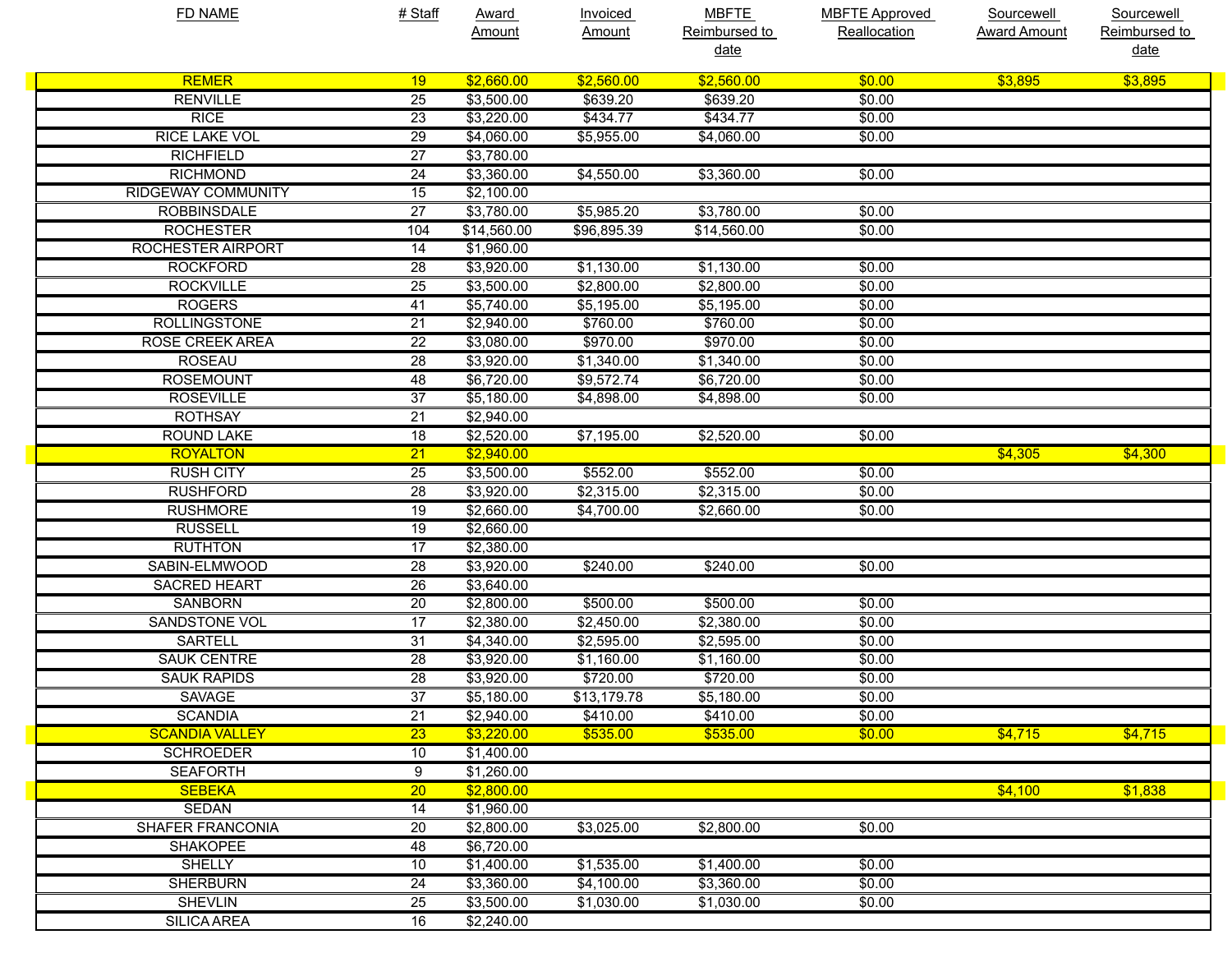| <b>FD NAME</b>            | # Staff         | <b>Award</b>       | <b>Invoiced</b> | <b>MBFTE</b>  | <b>MBFTE Approved</b> | Sourcewell          | Sourcewell    |
|---------------------------|-----------------|--------------------|-----------------|---------------|-----------------------|---------------------|---------------|
|                           |                 | Amount             | Amount          | Reimbursed to | Reallocation          | <b>Award Amount</b> | Reimbursed to |
|                           |                 |                    |                 | date          |                       |                     | date          |
| <b>SILVER BAY</b>         | 18              | \$2,520.00         |                 |               |                       |                     |               |
| <b>SILVER LAKE</b>        | $\overline{28}$ | $\sqrt{$3,920.00}$ | \$816.00        | \$816.00      | \$0.00                |                     |               |
| <b>SLAYTON</b>            | 30              | \$4,200.00         | \$2,700.00      | \$2,700.00    | \$0.00                |                     |               |
| <b>SLEEPY EYE</b>         | 32              | \$4,480.00         | \$4,075.00      | \$4,075.00    | \$0.00                |                     |               |
| <b>SOLWAY</b>             | $\overline{21}$ | \$2,940.00         | \$1,500.00      | \$1,500.00    | \$0.00                |                     |               |
| <b>SOLWAY TWP</b>         | $\overline{12}$ | \$1,680.00         | \$1,670.00      | \$1,670.00    | \$0.00                |                     |               |
| <b>SOUTH BEND</b>         | $\overline{21}$ | \$2,940.00         |                 |               |                       |                     |               |
| <b>SOUTH HAVEN</b>        | 24              | \$3,360.00         |                 |               |                       |                     |               |
| <b>SOUTH METRO</b>        | 42              | \$5,880.00         | \$8,522.10      | \$5,880.00    | \$0.00                |                     |               |
| <b>SPICER</b>             | $\overline{25}$ | \$3,500.00         |                 |               |                       |                     |               |
| <b>SPRING GROVE</b>       | $\overline{25}$ | \$3,500.00         |                 |               |                       |                     |               |
| <b>SPRING LAKE PARK</b>   | 62              | \$8,680.00         | \$16,853.06     | \$8,680.00    | \$0.00                |                     |               |
| <b>SPRING VALLEY</b>      | $\overline{25}$ | \$3,500.00         |                 |               |                       |                     |               |
| <b>SPRINGFIELD VOL</b>    | $\overline{26}$ | \$3,640.00         | \$880.00        | \$880.00      | \$0.00                |                     |               |
| <b>SQUAW LAKE</b>         | 19              | \$2,660.00         | \$7,210.00      | \$2,660.00    | \$0.00                |                     |               |
| <b>ST ANTHONY VILLAGE</b> | $\overline{29}$ | \$4,060.00         | \$5,484.97      | \$4,060.00    | \$0.00                |                     |               |
| <b>ST AUGUSTA</b>         | $\overline{22}$ | \$3,080.00         | \$8,050.00      | \$3,080.00    | \$0.00                |                     |               |
| <b>ST BONIFACIUS</b>      | $\overline{25}$ | \$3,500.00         | \$900.00        | \$900.00      | \$0.00                |                     |               |
| <b>ST CHARLES</b>         | $\overline{26}$ | \$3,640.00         | \$640.00        | \$640.00      | \$0.00                |                     |               |
| <b>ST CLAIR</b>           | $\overline{25}$ | \$3,500.00         | \$250.00        | \$250.00      | \$0.00                |                     |               |
| <b>ST CLOUD</b>           | 64              | \$8,960.00         |                 |               |                       |                     |               |
| <b>ST FRANCIS</b>         | $\overline{26}$ | \$3,640.00         | \$13,542.82     | \$3,640.00    | \$0.00                |                     |               |
| <b>ST HILAIRE</b>         | 19              | \$2,660.00         |                 |               |                       |                     |               |
| <b>ST JAMES</b>           | 32              | \$4,480.00         | \$3,780.00      | \$3,780.00    | \$0.00                |                     |               |
| ST JOHNS FIRE DEPARTMENT  | $\overline{22}$ | \$3,080.00         |                 |               |                       |                     |               |
| ST JOSEPH VOL             | $\overline{26}$ | \$3,640.00         | \$1,350.00      | \$1,350.00    | \$0.00                |                     |               |
| ST LEO                    | 18              | \$2,520.00         |                 |               |                       |                     |               |
| <b>ST LOUIS PARK</b>      | $\overline{31}$ | \$4,340.00         | \$9,227.73      | \$4,340.00    | \$0.00                |                     |               |
| <b>ST MARTIN</b>          | $\overline{25}$ | \$3,500.00         |                 |               |                       |                     |               |
| <b>ST MICHAEL</b>         | 35              | \$4,900.00         | \$6,395.00      | \$4,900.00    | \$0.00                |                     |               |
| <b>ST PAUL</b>            | 427             | \$59,780.00        | \$26,625.00     | \$26,625.00   | \$0.00                |                     |               |
| <b>ST PAUL PARK</b>       | 23              | \$3,220.00         |                 |               |                       |                     |               |
| <b>ST PETER</b>           | 36              | \$5,040.00         | \$5,500.00      | \$5,040.00    | \$0.00                |                     |               |
| <b>ST STEPHEN</b>         | $\overline{24}$ | \$3,360.00         | \$2,350.00      | \$2,350.00    | \$0.00                |                     |               |
| STACY-LENT                | 30              | \$4,200.00         | \$12,511.76     | \$4,200.00    | \$0.00                |                     |               |
| <b>STAPLES</b>            | $\overline{21}$ | \$2,940.00         | \$5,065.00      | \$2,940.00    | \$0.00                | \$4,305             | \$4,305       |
| <b>STARBUCK</b>           | $\overline{25}$ | \$3,500.00         | \$4,500.00      | \$3,500.00    | \$0.00                |                     |               |
| <b>STEPHEN</b>            | $\overline{26}$ | \$3,640.00         | \$910.00        | \$910.00      | \$0.00                |                     |               |
| <b>STEWART</b>            | 15              | \$2,100.00         | \$1,970.00      | \$1,970.00    | \$0.00                |                     |               |
| <b>STEWARTVILLE</b>       | 36              | \$5,040.00         | \$9,867.40      | \$5,040.00    | \$0.00                |                     |               |
| <b>STILLWATER</b>         | $\overline{34}$ | \$4,760.00         |                 |               |                       |                     |               |
| <b>STORDEN</b>            | 20              | \$2,800.00         |                 |               |                       |                     |               |
| <b>STURGEON LAKE</b>      | 14              | \$1,960.00         | \$1,610.00      | \$1,610.00    | \$0.00                |                     |               |
| <b>SUNBURG</b>            | $\overline{25}$ | \$3,500.00         |                 |               |                       |                     |               |
| <b>SWANVILLE</b>          | $\overline{21}$ | \$2,940.00         |                 |               |                       | \$4,305             | \$180         |
| <b>TACONITE</b>           | 19              | \$2,660.00         |                 |               |                       |                     |               |
|                           |                 |                    |                 |               |                       |                     |               |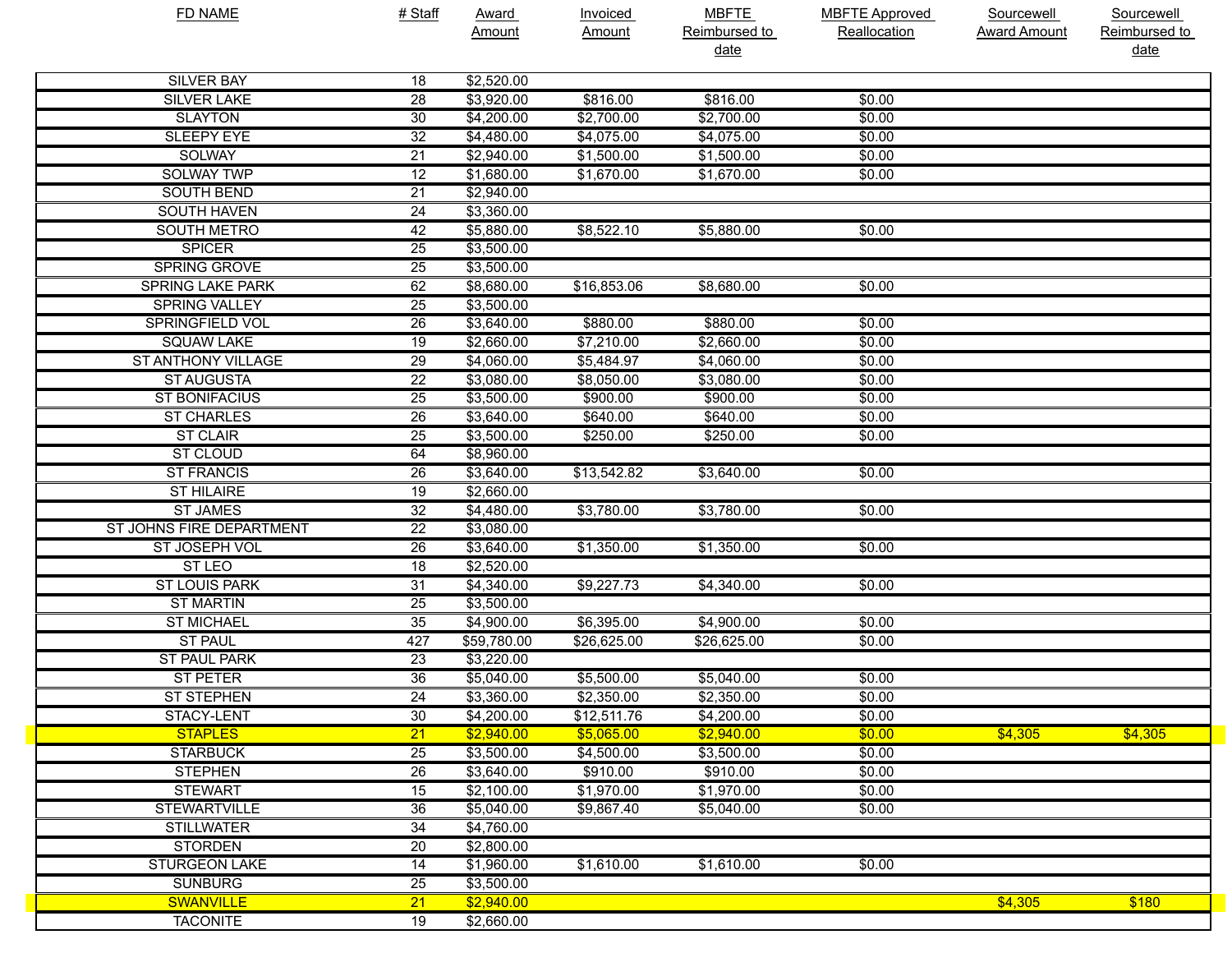| <b>FD NAME</b>               | # Staff         | <b>Award</b>       | Invoiced      | <b>MBFTE</b>  | <b>MBFTE Approved</b> | <b>Sourcewell</b>   | Sourcewell    |
|------------------------------|-----------------|--------------------|---------------|---------------|-----------------------|---------------------|---------------|
|                              |                 | Amount             | <b>Amount</b> | Reimbursed to | Reallocation          | <b>Award Amount</b> | Reimbursed to |
|                              |                 |                    |               | date          |                       |                     | <u>date</u>   |
| <b>TAUNTON</b>               | 16              | \$2,240.00         | \$2,240.00    | \$2,240.00    | \$0.00                |                     |               |
| <b>TAYLORS FALLS</b>         | $\overline{22}$ | \$3,080.00         | \$410.00      | \$410.00      | \$0.00                |                     |               |
| THIEF RIVER FALLS            | $\overline{26}$ | \$3,640.00         | \$3,886.69    | \$3,640.00    | \$0.00                |                     |               |
| <b>TINTAH</b>                | $\overline{25}$ | \$3,500.00         |               |               |                       |                     |               |
| <b>TOFTE</b>                 | $\overline{17}$ | \$2,380.00         |               |               |                       |                     |               |
| <b>TOIVOLA VOL FIRE DEPT</b> | $\overline{13}$ | \$1,820.00         | \$895.00      | \$895.00      | \$0.00                |                     |               |
| <b>TOWER</b>                 | $\overline{7}$  | \$980.00           | \$865.60      | \$865.60      | \$0.00                |                     |               |
| <b>TRACY</b>                 | 28              | \$3,920.00         | \$350.00      | \$350.00      | \$0.00                |                     |               |
| <b>TRIMONT</b>               | $\overline{25}$ | \$3,500.00         | \$3,200.00    | \$3,200.00    | \$0.00                |                     |               |
| <b>TROUT LAKE</b>            | 23              | \$3,220.00         | \$550.00      | \$550.00      | \$0.00                |                     |               |
| <b>TRUMAN</b>                | $\overline{27}$ | \$3,780.00         | \$1,490.00    | \$1,490.00    | \$0.00                |                     |               |
| <b>TWIN LAKES</b>            | $\overline{11}$ | \$1,540.00         |               |               |                       |                     |               |
| <b>TWIN LAKES VOL</b>        | 16              | \$2,240.00         |               |               |                       |                     |               |
| <b>TWIN VALLEY</b>           | $\overline{19}$ | $\sqrt{$2,660.00}$ | \$1,225.00    | \$1,225.00    | \$0.00                |                     |               |
| <b>TWO HARBORS</b>           | 23              | \$3,220.00         | \$2,820.00    | \$2,820.00    | \$0.00                |                     |               |
| <b>TYLER</b>                 | 30              | \$4,200.00         | \$800.00      | \$800.00      | \$0.00                |                     |               |
| <b>ULEN</b>                  | 24              | \$3,360.00         | \$2,500.00    | \$2,500.00    | \$0.00                |                     |               |
| <b>UNDERWOOD</b>             | $\overline{21}$ | \$2,940.00         | \$2,640.00    | \$2,640.00    | \$0.00                |                     |               |
| <b>UPSALA</b>                | $\overline{20}$ | \$2,800.00         | \$2,340.00    | \$2,340.00    | \$0.00                | \$4.100             | \$4,100       |
| <b>US STEEL MINNTAC</b>      | 28              | \$3,920.00         |               |               |                       |                     |               |
| <b>VADNAIS HEIGHTS</b>       | 39              | \$5,460.00         | \$14,330.00   | \$5,460.00    | \$0.00                |                     |               |
| <b>VERGAS</b>                | 26              | \$3,640.00         | \$4,050.00    | \$3,640.00    | \$0.00                |                     |               |
| <b>VERMILION LAKE</b>        | 14              | \$1,960.00         | \$1,360.00    | \$1,360.00    | \$0.00                |                     |               |
| <b>VERNDALE</b>              | $\overline{22}$ | \$3,080.00         |               |               |                       | \$4,510             | \$2,797       |
| <b>VERNON CENTER</b>         | $\overline{19}$ | \$2,660.00         | \$781.52      | \$781.52      | \$0.00                |                     |               |
| <b>VESTA</b>                 | 17              | \$2,380.00         | \$250.00      | \$250.00      | \$0.00                |                     |               |
| <b>VICTORIA</b>              | 31              | \$4,340.00         | \$11,437.79   | \$4,340.00    | \$0.00                |                     |               |
| <b>VIKING</b>                | $\overline{18}$ | \$2,520.00         | \$1,851.00    | \$1,851.00    | \$0.00                |                     |               |
| <b>VILLARD VOL</b>           | 26              | \$3,640.00         | \$1,650.00    | \$1,650.00    | \$0.00                |                     |               |
| <b>VINING</b>                | 10              | \$1,400.00         |               |               |                       |                     |               |
| <b>VIRGINIA</b>              | 32              | \$4,480.00         | \$5,393.75    | \$4,480.00    | \$0.00                |                     |               |
| <b>WABASHA</b>               | 26              | \$3,640.00         | \$3,735.00    | \$3,640.00    | \$0.00                |                     |               |
| <b>WABASSO VOL</b>           | $\overline{22}$ | \$3,080.00         |               |               |                       |                     |               |
| <b>WACONIA</b>               | $\overline{26}$ | \$3,640.00         | \$2,080.00    | \$2,080.00    | \$0.00                |                     |               |
| <b>WADENA</b>                | 19              | \$2,660.00         | \$1,476.29    | \$1,476.29    | \$0.00                | \$3,895             | \$3,895       |
| <b>WAITE PARK</b>            | 25              | \$3,500.00         | \$4,900.00    | \$3,500.00    | \$0.00                |                     |               |
| <b>WALDORF</b>               | $\overline{19}$ | \$2,660.00         | \$1,540.00    | \$1,540.00    | \$0.00                |                     |               |
| <b>WALKER</b>                | $\overline{21}$ | \$2,940.00         | \$645.00      | \$645.00      | \$0.00                | \$4,305             | \$4,305       |
| <b>WALNUT GROVE</b>          | 24              | \$3,360.00         | \$285.00      | \$285.00      | \$0.00                |                     |               |
| <b>WALTERS VOL</b>           | 19              | \$2,660.00         | \$900.00      | \$900.00      | \$0.00                |                     |               |
| WANAMINGO                    | 31              | \$4,340.00         |               |               |                       |                     |               |
| <b>WANDA</b>                 | 18              | \$2,520.00         |               |               |                       |                     |               |
| WARBA-FEELEY-SAGO            | 16              | \$2,240.00         |               |               |                       |                     |               |
| <b>WARREN</b>                | 25              | \$3,500.00         | \$4,127.00    | \$3,500.00    | \$0.00                |                     |               |
| <b>WARROAD</b>               | $\overline{27}$ | \$3,780.00         | \$1,800.00    | \$1,800.00    | \$0.00                |                     |               |
| <b>WASECA</b>                | $\overline{27}$ | \$3,780.00         | \$2,740.00    | \$2,740.00    | \$0.00                |                     |               |